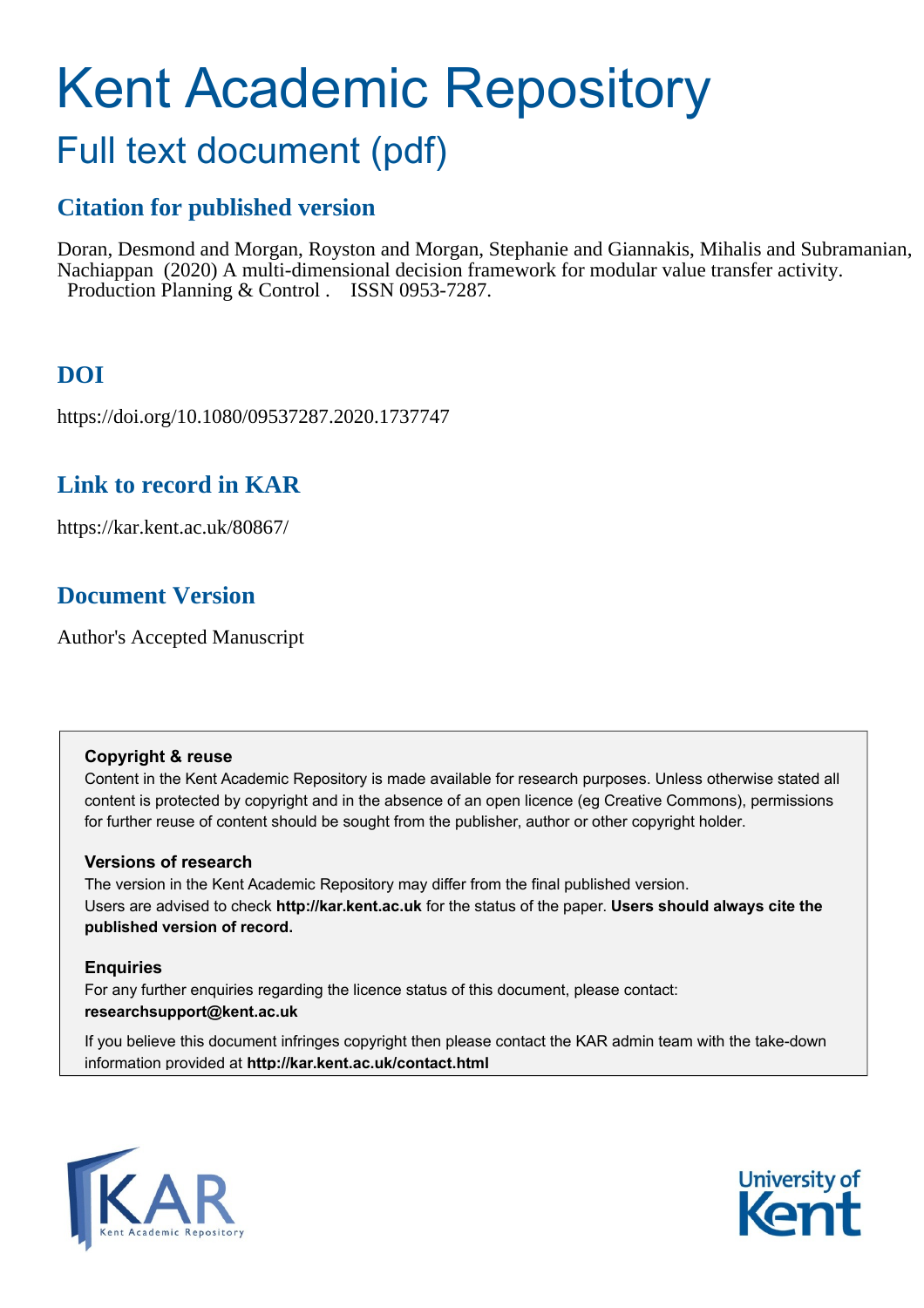#### **A Multi-dimensional decision framework for modular value transfer activity**

#### **Abstract**

This paper explores the key dimensions and value-adding elements of a supply chain delivering cockpit modules to an automotive assembly operation in the United Kingdom. The findings demonstrate that supplying on a modular basis is influenced by the initial design decisions of the Original Equipment Manufacturer (OEM), the capabilities of the Module supplier and the ability to offer greater levels of customization in a high-volume environment. The research articulates the findings through the concept of the "Dimensions of Modularity" which seeks to demonstrate the key decision areas in a modular context and extend the concept of "Value Transfer Activity" within a modular context.

Our research provides insights into the specific dynamics of a module supply chain from OEM through to Modular supplier and a supplier of sub-modules. From this research, those involved in developing modular solutions can determine the multi-dimensional issues that need to be addressed to ensure that the supply chain is effectively connected and value transfer implications are accommodated and maximised. By adopting a single supply chain approach to exploring the impact of modular practices this paper provides valuable observations into an area of supply chain and operations management that is becoming increasingly relevant to both academic and practitioner communities.

**Key words:** Modularity, Supply chain management, Automotive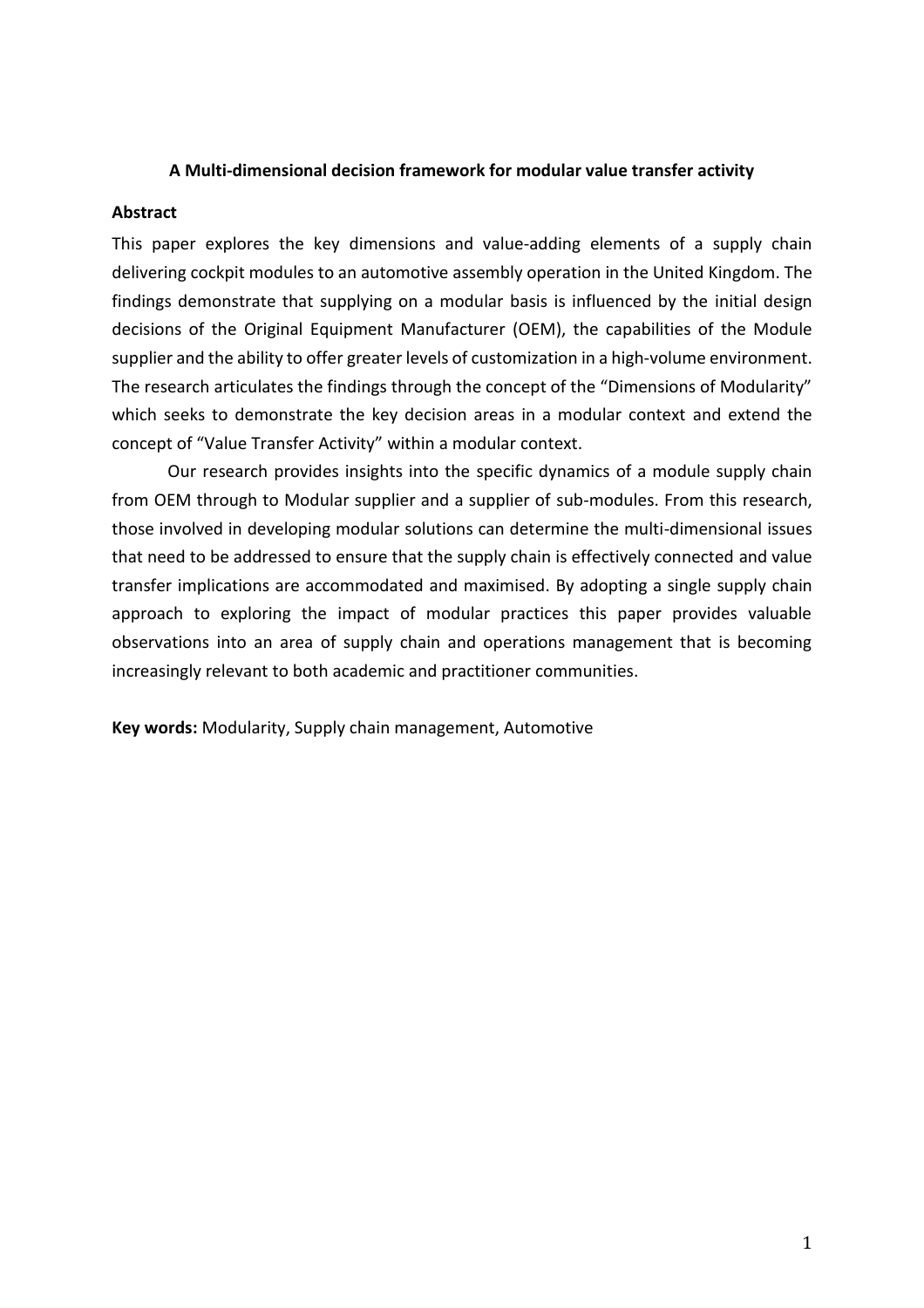#### **1. Introduction**

In 1965 Martin Starr observed that modular product architectures allow firms to design a large variety of product variants by combining modules into a complete system where firms can fulfil mass customization without the need to perform unforeseen engineering, sourcing and manufacturing activity [\(Starr, 1965\)](#page--1-0). Starr correctly observed that variety based solely on marketing effort is not sufficient in sophisticated markets and that variety needs production involvement. Drawing upon this theme, Salvador et al (2004:382) stated that modularity can enable the firm to 'reconfigure its supply, manufacturing and distribution networks (or supply chain) to meet the challenge of mass customization. In fact, product modularity eases the outsourcing of production activities to a firm's suppliers, so that internal manufacturing operations may be simplified.' In essence, modular production separates the production process into a primary transformation process of inputs and raw materials into generic modules and components, and, a secondary assembly process that combines generic parts in a maximum number of combinations into finished goods. Modularity has gained traction in many aspects of automotive production and is now regarded as a means to accommodating mass customization in a cost effective manner [\(Doran et al., 2007\)](#page--1-1).

Understanding the impact of modularity on suppliers that add value within the supply chain is critical for our understanding of the dynamics associated with modular production. Indeed, [Salvador et al. \(2002\)](#page--1-2) observed that there is very little research exploring the impact that the decision to adopt a modular design has upon the operations and supply chain management activities of actors involved in value creation activity. Furthermore, because postponement strategies involve product development and module suppliers in the value chain, collaboration and integration is both inevitable and necessary between multiple functions or organizations (Hsuan & Skjøtt-Larsen, (2007); Caniato & Größler (2015).

(often regarded as the Dashboard of the car) A cockpit module is extremely complex and normally consists of an array of complex electronics, navigation systems, airbags, heating and ventilation systems, structural shaping, digital displays and switching, and, in an increasing number of cases, the steering column (with its own array of functionality) and foot pedals (acceleration, clutch and brake). Furthermore, when a customer buys a car from a dealer they are then allowed to customize elements of the cockpit module to reflect their own personal preferences; in essence, this means that each cockpit module can only be fitted in one car. Developing and manufacturing modules, delivering them just in time and just in sequence is a significant challenge to all those parties involved in their provision and present an array of challenges. Specifically, the provision of modules requires a high level of supplier communication and integration in order to ensure that the potential benefits of modular provision can be secured.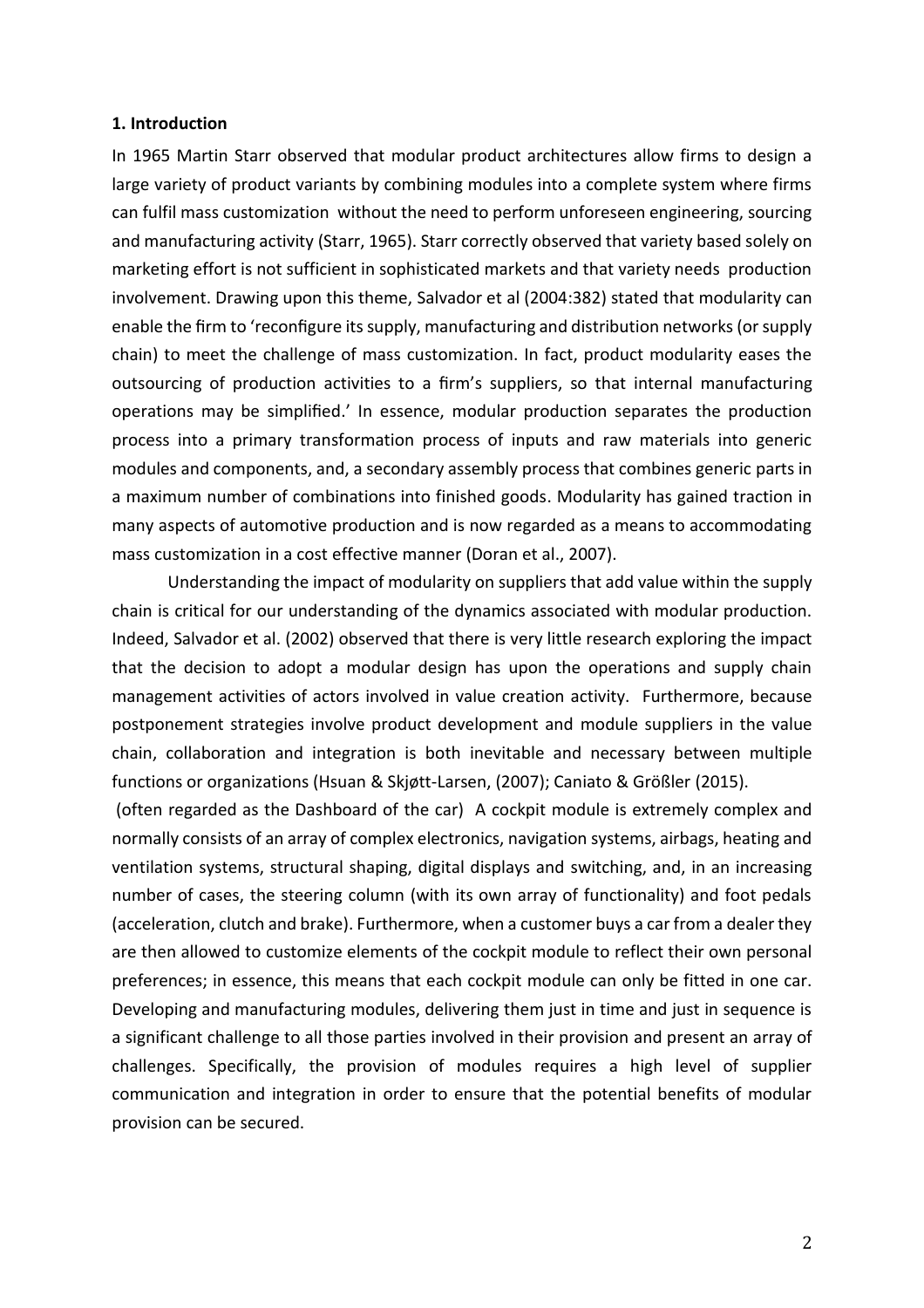Reflecting the cockpit details described above, the aim of this paper is to examine how the decision to adopt a modular approach influences the key stages of the modular supply chain and to highlight the issues faced by OEMs, Module Suppliers and Module Parts Suppliers. Specifically, this research investigates the ways that the decision to adopt a modular approach impacts the value-adding activities of suppliers in a modular supply chain. The paper contends that a modular approach should be considered in a more holistic manner by articulating the implications of the modular design decision and the subsequent impact that this has upon the accrual of modular benefits, the increasingly important role of the module supplier and the upstream implications associated with the provision of modules.

The paper is organised as follows: Section 2 explores the literature underpinning our research by examining the nature and scope of modularity and the supply chain dimensions associated with modular provision. Section 3 presents our methodological, whilst section 4 details key findings. Section 5 provides a discussion of the primary findings whilst section 6 details the managerial implications of our research.

#### **2. Modularity perspectives at the firm and supply chain level**

This review begins with an exploration of the features of modular design and is followed by an examination of how modular design influences the configuration and operations of the supply chain and logistics provision.

#### **2.1 Design perspectives of modularity**

Baldwin & Clark . (1997:84) described modularity as "building a complex product or process from smaller subsystems that can be designed independently yet function together as a whole." In a similar vein, Macduffie, (2013: 8) observed that modularity "is a design property of the architecture of products, organizations and interfirm networks; modularization is a process that affects those designs while also shaping firm boundaries and industry landscapes; and modularity is a cognitive frame that guides categorization and interpretation of a wide array of economic phenomena." In essence, MacDuffie's observations encapsulate the complex nature and scope of what is often referred to as 'Modularity' and the observation that adopting a modular approach stems from the design and architectural decisions that are developed to accommodate modularity. Much of the literature makes reference to the conceptual work of [Ulrich \(1995: 419\)](#page--1-3) who succinctly articulated the importance of "product architecture," which he described as "the scheme by which the function of a products is allocated to physical components."

This observation is particularly relevant to a modular environment where design decisions need to be made regarding the constituent elements of a module and the overall function of a module (Yin et al. (2014).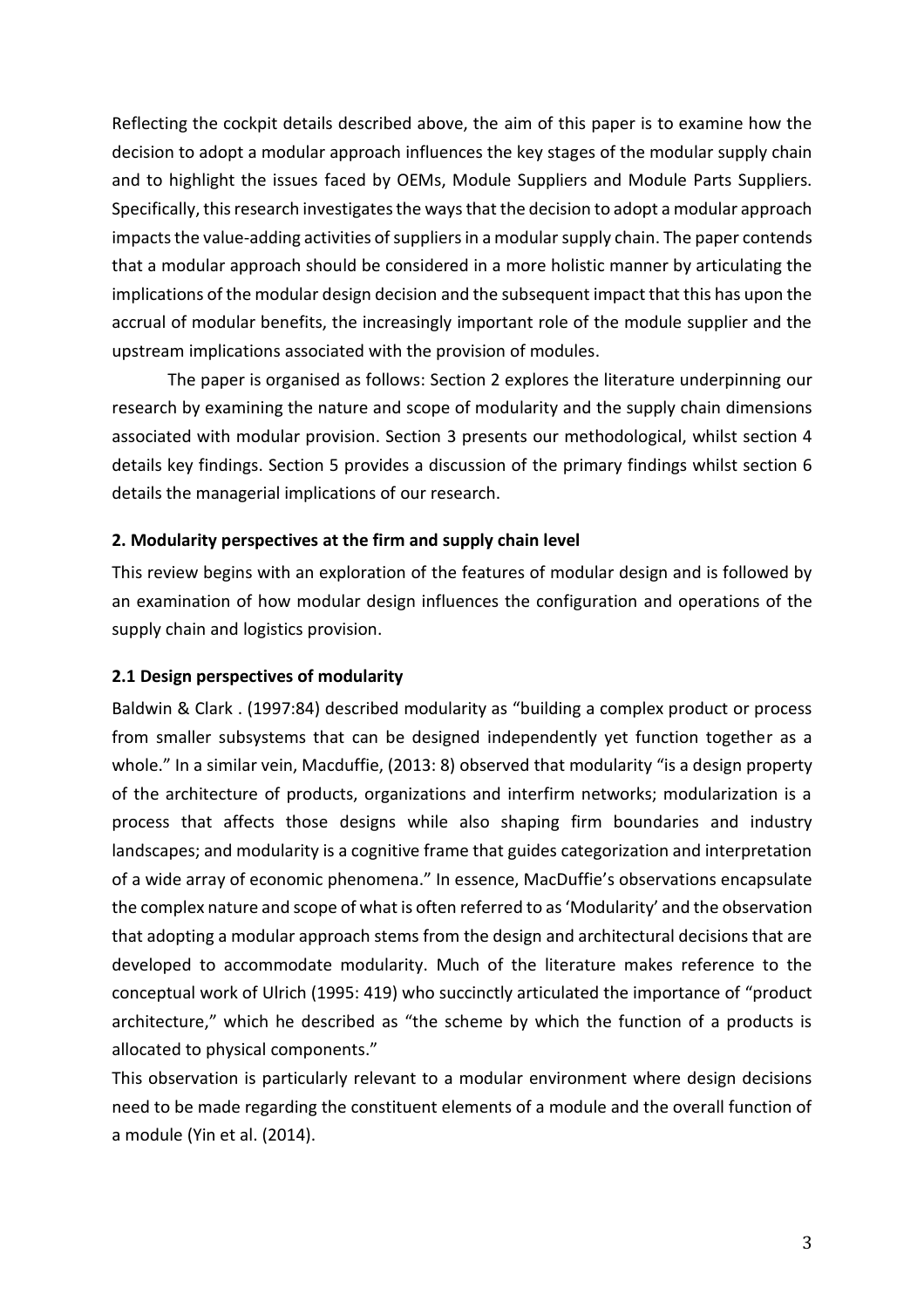Ulrich provides further elaboration of product architecture by stating that it should include reference to (i) the arrangement of functional elements (ii) the mapping from functional elements to physical components, and (iii) the specification of the interfaces among interacting physical components. Observing the importance of product architecture decisions, [Fetzinger and Lee \(1997\)](#page--1-4), stated that within a modular context it is necessary to rethink and integrate not only the design of products and processes but also the configuration of the entire supply network. Thus, modular production in a supply chain setting moves beyond traditional in-house applications of modular production to the management of module design, production and assembly across those suppliers adding value outside the focal organisation (Doran, 2003). This said, Shamsuzzoha & Helo (2017) found that despite the importance of design modularity, there were few widely accepted guidelines re available for the design engineers and this may have subsequent consequences for changes to design made module or sub-module suppliers.

#### **2.2 Supply chain and Logistics perspectives of modularity**

Howard & Squire (2007) sought to examine under what conditions modularity leads to increasing [supply chain] collaboration and concluded that supplier relationships are necessarily mediated by specific assets and the degree of information sharing. The focus on who does what in a supply chain delivering modular solutions is eveident in much of the research in this area and is influenced by product architecture decisions made at the outset of the modular journey. In their review of research relating to product architecture and supply chain design, Pashaei & Olhager (2015) found that decisions relating to product architecture strongly influence the subsequent design of supply chains providing modular solutions and that careful consideration should be given to the supplier selection. Similarly, Ülkü & Schmidt (2001) observed that module design and product architecture has an impact upon the nature and scope of relations with module and sub-module suppliers who will become responsible for articulating the design requirements of the module customer. For a module supplier, the arrangement, mapping, and interface elements of the module must accurately reflect the specific, and often demanding, needs of the OEM customer and must provide integral variety that can deliver a wide variety of options for the final consumer. Novak & Eppinger (2000), adopting a property rights approach, suggested that in house production of complex products should be undertaken in-house since externalising operations (for example, outsourcing of complex modules) has a negative impact upon the development internal skills and knowledge development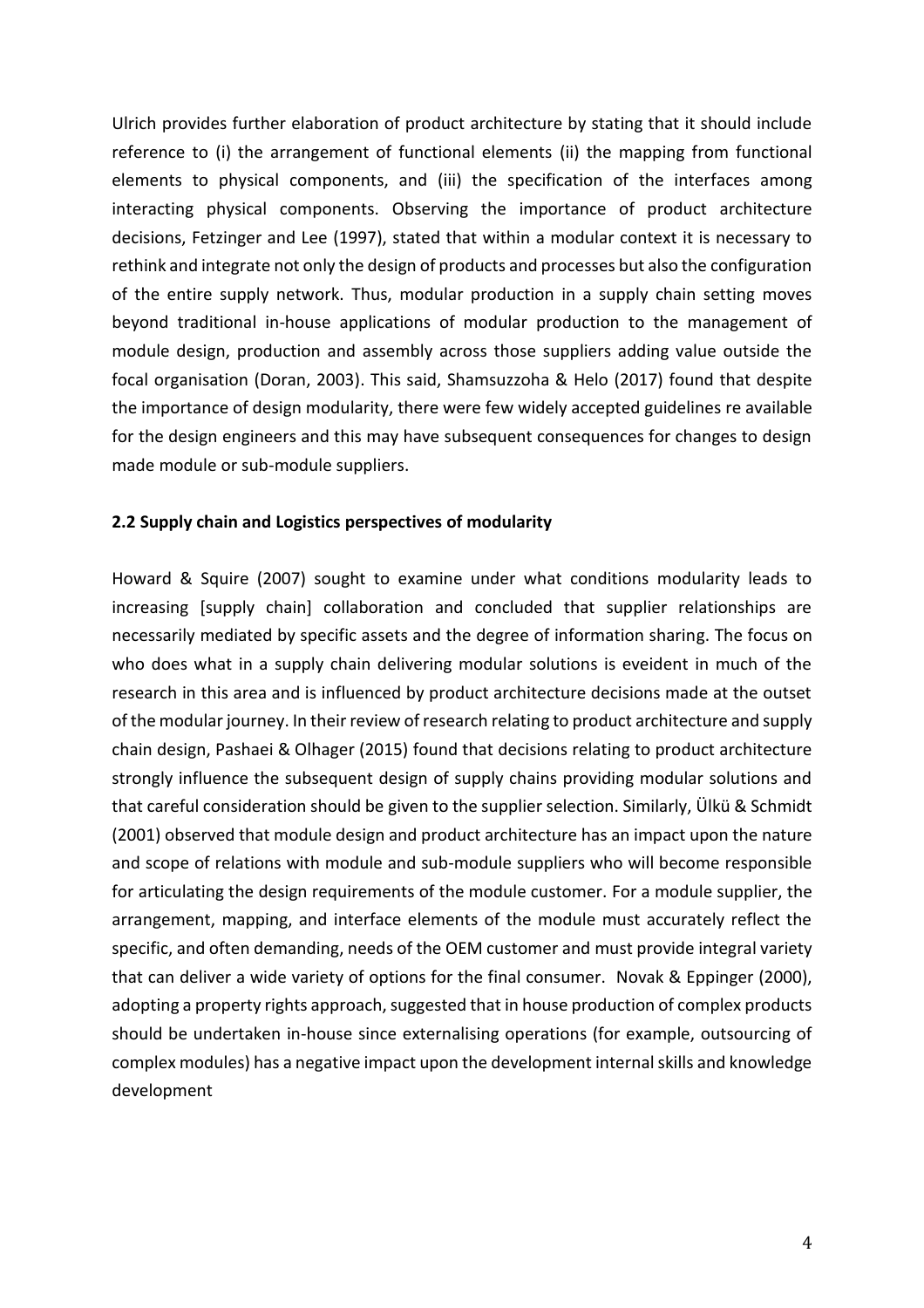However, [Hsuan \(1999: 39\)](#page--1-5) observed that modularity (whether procured externally or provided internally) provides "the opportunity for mixing and matching of components in a modular product design in which the standard interfaces between components are specified to allow a range of variation in components to be substituted in product architecture."

Standard interfaces subsequently led to "partitioning" which accommodates the various value adding activities of manufacturing, design and logistics tasks required to produce a module can be decoupled and produced outside the focal company [\(Baldwin &](#page--1-6) [Clark, 1997,](#page--1-6) [2000\)](#page--1-7). This partitioning has the potential to determine the distribution of power within the firm, as well as communication channels within the supply chain and the division of labour [\(Henderson and Clark, 1990\)](#page--1-8).

For suppliers, the transfer of value from the OEM is not only necessitating significant changes to the strategies, scope and focus of module suppliers, but is also causing such suppliers to reorganise their own suppliers in an effort to ensure the smooth flow of modules to their customers in a cost-efficient manner. In this regard, Nepal et al. (2012) emphasised the importance of integrating product architecture decisions with manufacturing and supply chain decisions during the early stage of the [module] product cycle. Specifically, the authors observed the following potential supply chain affects: (i) Outsourcing and transfer of more components to upstream suppliers, (ii) consolidation of first-tier suppliers into mega module suppliers, (iii) the reorganisation of value creation activities where some former first-tier suppliers become value-added second-tier suppliers [\(Doran, 2003,](#page--1-9) [2004\)](#page--1-10), (iv) suppliers become more powerful and increase their bargaining power because of the large role as a module supplier, and (v) the formation of more strategic alliances/partnerships between OEMs and their suppliers. Furthermore, as value is transferred from the OEM to a module supplier there is a tendency for suppliers further up the value creation chain to refocus their own operations and to transfer non-strategic value to their upstream suppliers. This transfer of value necessitates a change in the logistics operations environment and requires a redrawing of logistics operations. In essence, the modular approach involves the transfer of value from customer (the OEM) to a supplier (referred to here as the Module supplier) and necessitates a degree of value transfer activity as the focus of each actor in the supply chain realigns it operations to the modular environment (Figure 1). Figure 1 – Value Transfer Activity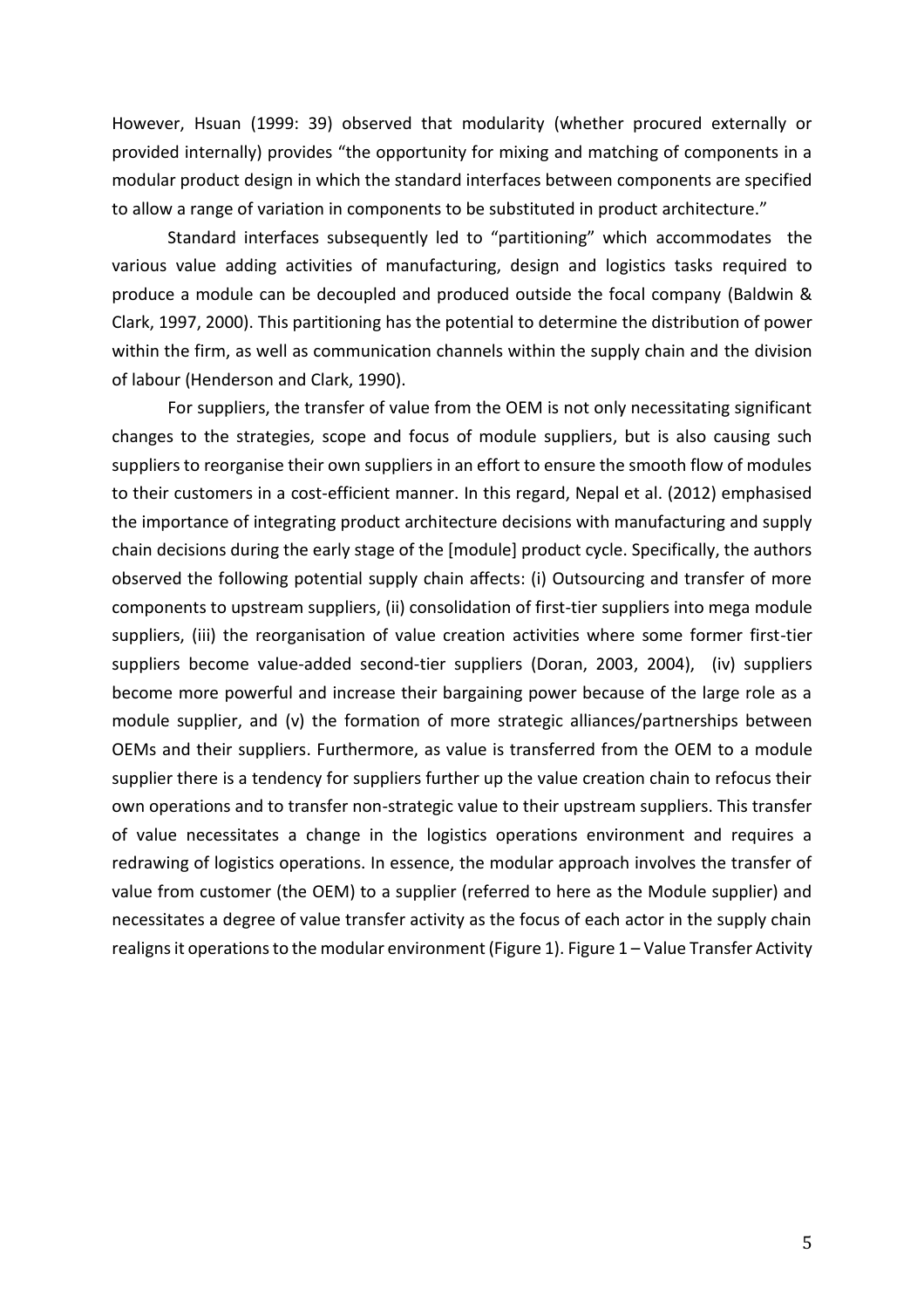

Source: [Doran et al. \(2007\)](#page--1-1)

This transfer of value appears, on the surface, a straightforward exercise in managing suppliers and establishing design rules that suppliers (specifically, Module suppliers) can accommodate. However, the focus of prior research has not clearly determined the characteristics of key players in a *single supply chain* delivering a complex module on a justin-time basis and reflecting a myriad of customer options in a synchronous supply environment.

Value transfer also has an impact upon the operations of logistics providers. [Van Hoek and](#page--1-11)  [Weken \(1998\)](#page--1-11) observed that modular production requires a further product re-design, involving not only the internal production process but aiming at a further involvement of suppliers in the inbound and the outbound flow of goods which makes it possible to further involve both distributors and suppliers in the manufacturing process and create a new tier of suppliers. Furthermore, the authors suggest that the expected benefits of the increased (physical) integration in the inbound and the outbound flow of goods are increased responsiveness to customers and increased efficiency. In this regard, [Pekkarinen and](#page--1-4)  [Ulkuniemi \(2008\)](#page--1-4), noted that Logistics service providers (LSPs) act as the link between the manufacturer and its customers and suppliers. This role creates many challenges for logistics firms, as they are required to understand, design and manage new customer-oriented services and logistics solutions for the total supply chain of their customers. Logistics in a modular context is a key service element and takes on increased importance where modules and parts for modules are delivered both on a JIT and a Just-in-sequence (JIS) basis. Fredriksson (2006) urges caution by suggesting that the modular approach requires extensive coordination with all elements of the supply chain and particularly logistics providers who will be expected to manage the customization requirements offered with modules. This has resulted in what Bask et al (2010) term Value-added Logistics centres (VAL). Such centres facilitate the enhanced coordination requirements required for modules and the need to ensure that customized modules are delivered just in time and exactly to customer specification.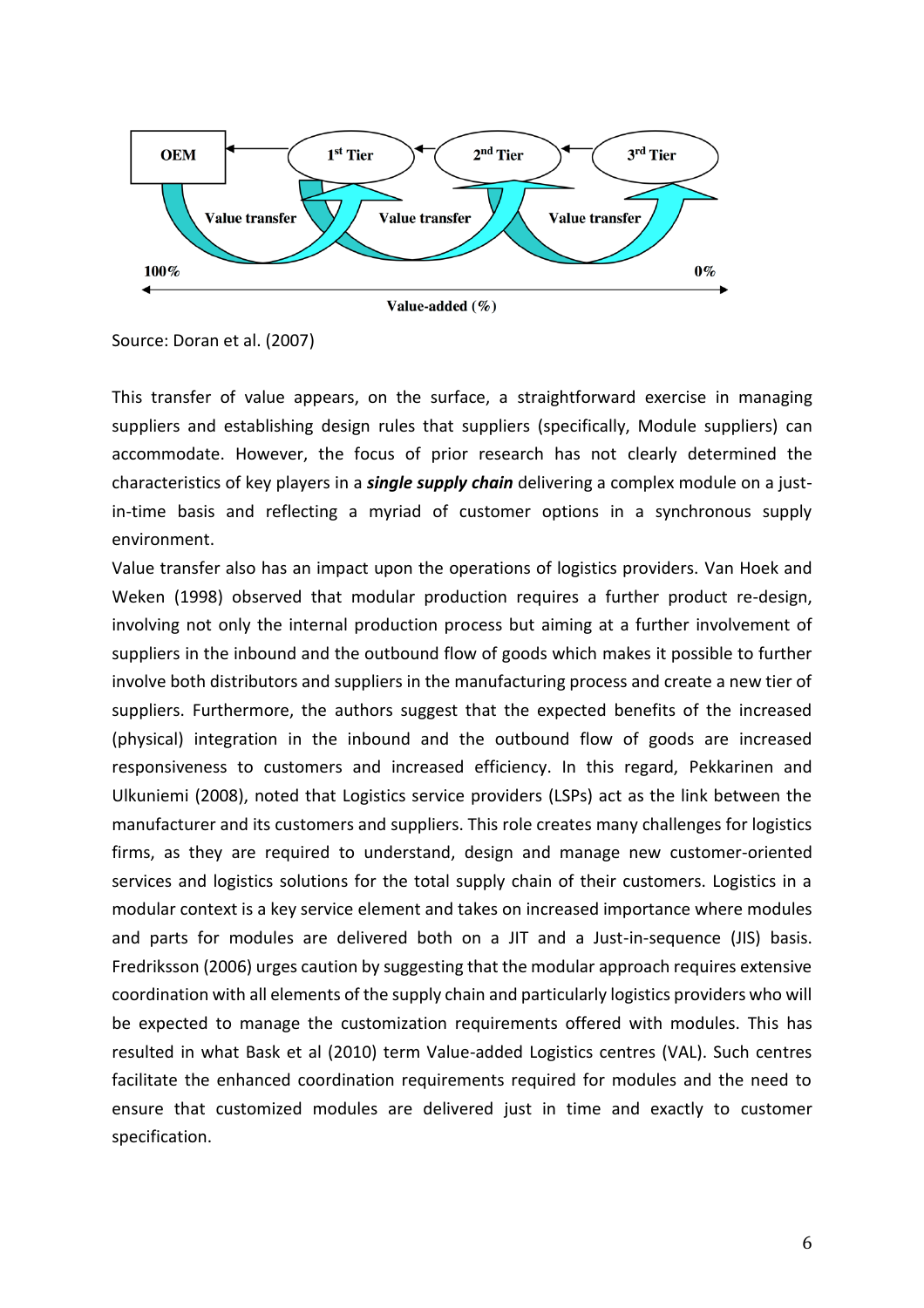#### **2.3 Operational perspectives of modularity**

Once the design decisions have been made, suppliers selected and logistics providers secured, it is necessary to understand the impact that modular provision has upon module operations,. In this regard, Sako and Murray (2000: 4) describe operations modularity as 'modularity in production' which they define as "the ability to pre-combine a large number of components into modules and for these modules to be assembled off-line and then brought onto the main assembly line and incorporated through a small and simple series of tasks." Gershenson et al. (1999) found that modular production allows a designer to control the degree to which changes in operational processes or requirements affect the product and, by promoting interchangeability, modularity gives designers more flexibility to meet processes changes. To accomplish this, the overall design task has to be divided into smaller tasks and the interface between them should be properly defined; this accommodates the re-use of existing designs with only minor changes to the modular architecture, reducing the time and effort needed to upgrade an existing product (Sosale et al., 1997). For modularity in production to function efficiently it is important for the module supplier to effectively manage a complex range of requirements, so that the potential benefits of modularity are accrued. In this regard, the seminal work of Ulrich and Tung (1991) stated that the operational benefits of modularity include (i) component economies of scale due to the use of components across product families, (ii) ease of product updating due to functional modules, (iii) increased product variety from a smaller set of components, (iv) decreased order lead-time due to fewer components, (v) ease of design and testing due to the decoupling of product functions, and (vi) ease of service due to differential consumption. Feng and Zhang (2014) note that the modular approach differs from the traditional approach to production in two distinct aspects: firstly, operational decisions regarding the sourcing of multiple components are centralized in the hands of a single module supplier, and secondly, a portion of the assembly job is transferred from the final stage to the upstream stage, therefore, the production time at the final stage is reduced. The key issue for modularization according to Ernst and Kamrad (2000) is to design for efficient linkage mechanisms in the constituent units so that any required combination can be conveniently assembled. Subsequent research by Kamrad et al. (2013) observed that 'modularity in design' and process modularity corresponds to 'modularity in production.'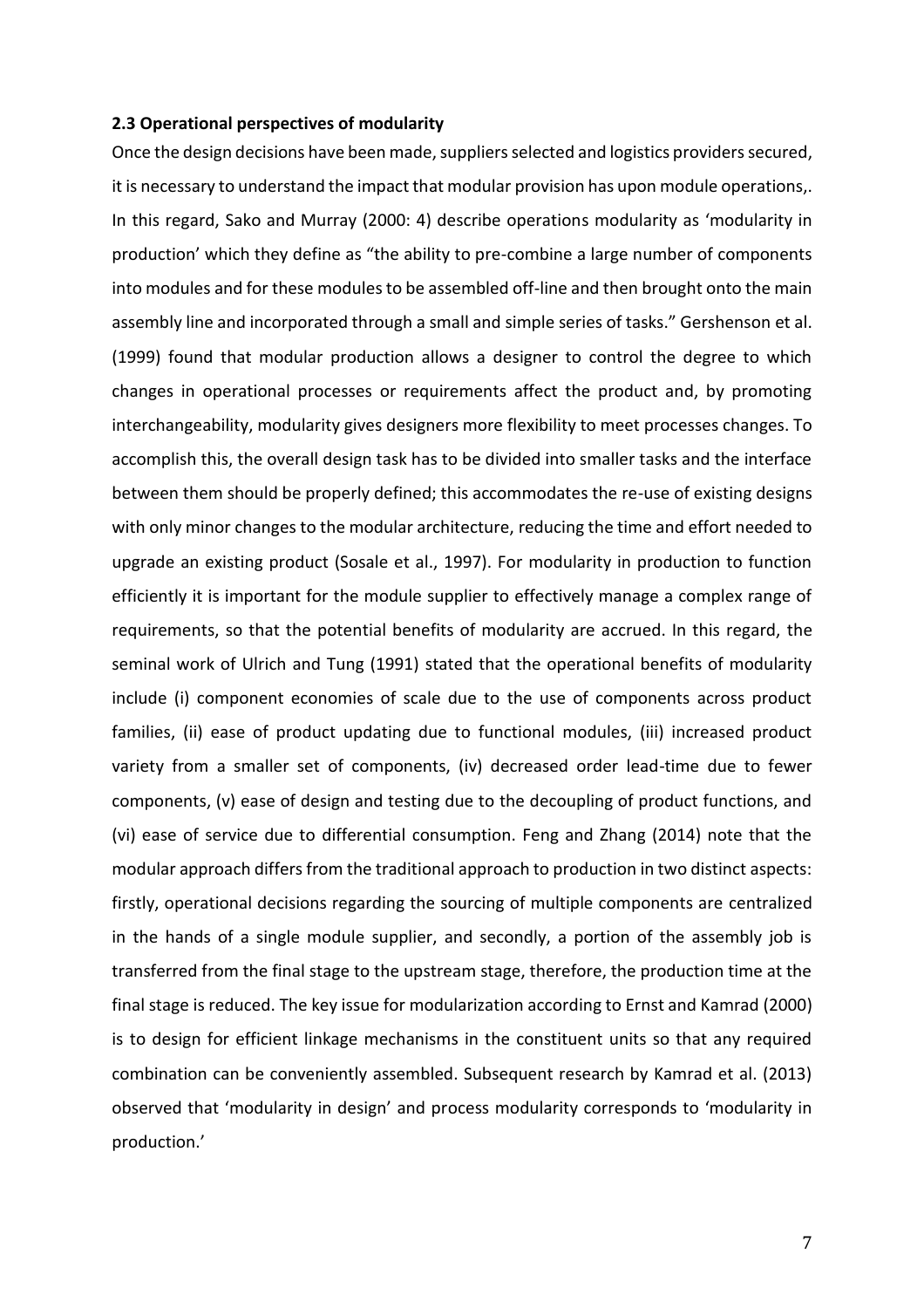In essence this view seeks to make the link between the strategic decision to adopt modular design and the subsequent impact that such a decision has upon the operational processes required to articulate modular production. Lampón et al (2017) observe that from an operations management perspective, the modular platforms adopted by automobile manufacturers will lead to improved network capabilities; specifically, those that stem from the coordination of manufacturing plants in the network. A summary of the four modular perspectives explored in this review and the influence that value transfer has upon such issues and decisions is shown in Table 1.

| <b>Dimension</b> | Modularity                   | Value transfer issues                                                                   | <b>Sources</b>                                                                                                       | Decision dimensions                                                                                                                                                                                                                                         |
|------------------|------------------------------|-----------------------------------------------------------------------------------------|----------------------------------------------------------------------------------------------------------------------|-------------------------------------------------------------------------------------------------------------------------------------------------------------------------------------------------------------------------------------------------------------|
| $\mathbf{1}$     | Design perspectives          | Architectural issues                                                                    | Ulrich (1995); Nepal et al<br>(2012)                                                                                 | Design options impact;<br>availability within supply<br>chain                                                                                                                                                                                               |
| $\overline{2}$   | Supply Chain<br>persepctives | Measuring impact of<br>modularization (Suppliers<br>perspective)                        | <b>Henderson and Clark</b><br>(1990)<br>Sako and Murray, (2000)<br>Ernst & Kamrad (2000)<br>Van Hoek & Weken, (1998) | Modular production<br>communication with<br>upstream suppliers and<br>downstream customers                                                                                                                                                                  |
|                  |                              | Just in sequence of modular<br>sub-assemblies and<br>complete modules                   | Bask et al (2010)<br>Fredrikson (2006)                                                                               | Technological impact<br>Increased need to add value                                                                                                                                                                                                         |
| 3                | Operations<br>decisions      | Organisational layout,<br>design and processes<br>associated with modular<br>production | Baldwin & Clark. (1997);<br>Ernst & Kamrad (2000);<br>Hsuan, (1999)                                                  | Layout<br>process changes;<br>Communications;<br>Training requirements.                                                                                                                                                                                     |
| 4                | Logistics<br>perspectives    | Delivering completed<br>modules on a synchronous<br>basis                               | Doran (2004)                                                                                                         | Value transfer activity is<br>evident in the transfer of<br>module movement to<br>specialised logistics<br>providers that can add value<br>in terms of synchronous<br>delivery as well as the<br>management of parts<br>coming from sub-module<br>suppliers |

#### **Table 1 - Multi-dimensional modular design decision framework**

Research into modularity is largely influenced by the papers detailed in table 1 and referred to in an extensive literature review conducted Dörbecker, Böhm & Böhmann. (2015)) (). Whilst such papers have assisted with creating a clearer understanding how modularity works at the organizational level few have sought to examine the impact that modularity has upon the key value-adding activities within a modular supply chain.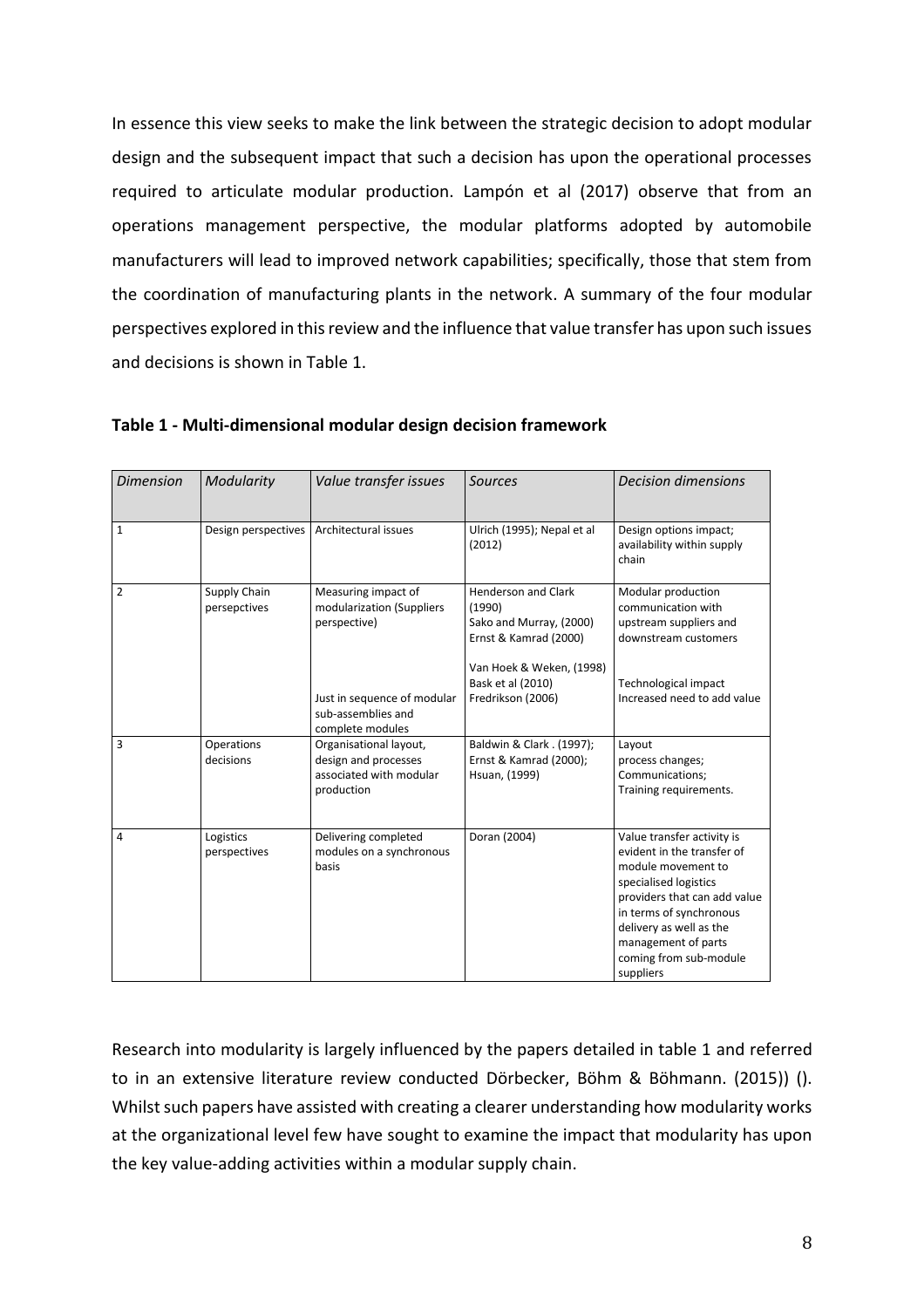This paper seeks to address this gap by examining the impact that a modular approach has upon three value-adding operations within the key value adding areas of a supply chain supplying module solutions for a UK-based OEM.

The decision to adopt a modular approach to designing, building and coordinating module production and processes has implications for where value is positioned in the supply chain and how value creation and value transfer should be coordinated and controlled. Whilst the concept of modularity and its constituent elements (architecture and interfaces) has been broadly defined the construct of value transfer activity within this modular context is less visible in the existing literature. We therefore seek to explore the dynamics of value transfer activity within the context of a modular supply chain so that a clearer understanding of the construct can be achieved. This modular supply chain is focused on the cockpit module for a single UK-based OEM. Since module design impacts process issues both within the focal operation and within the supply chain the following research question has been developed:

#### *What is the impact of modular design on the supply chain configuration and the valueadding processes of key actors in a modular supply chain?*

#### **3. Method**

This study explores the provision of a module using semi-structured interviews and documentary analysis of the outsourced provision of cockpit modules and the impact this has on the operation of the case organisations [\(Cassell and Symon, 2004,](#page--1-12) [Yin, 2003b\)](#page--1-13). The cockpit module was selected because it is one of the most complex module in a car and represents an array of parts and systems. Managing this complexity is a difficult challenge but the potential benefits associated with adopting a modular approach are significant.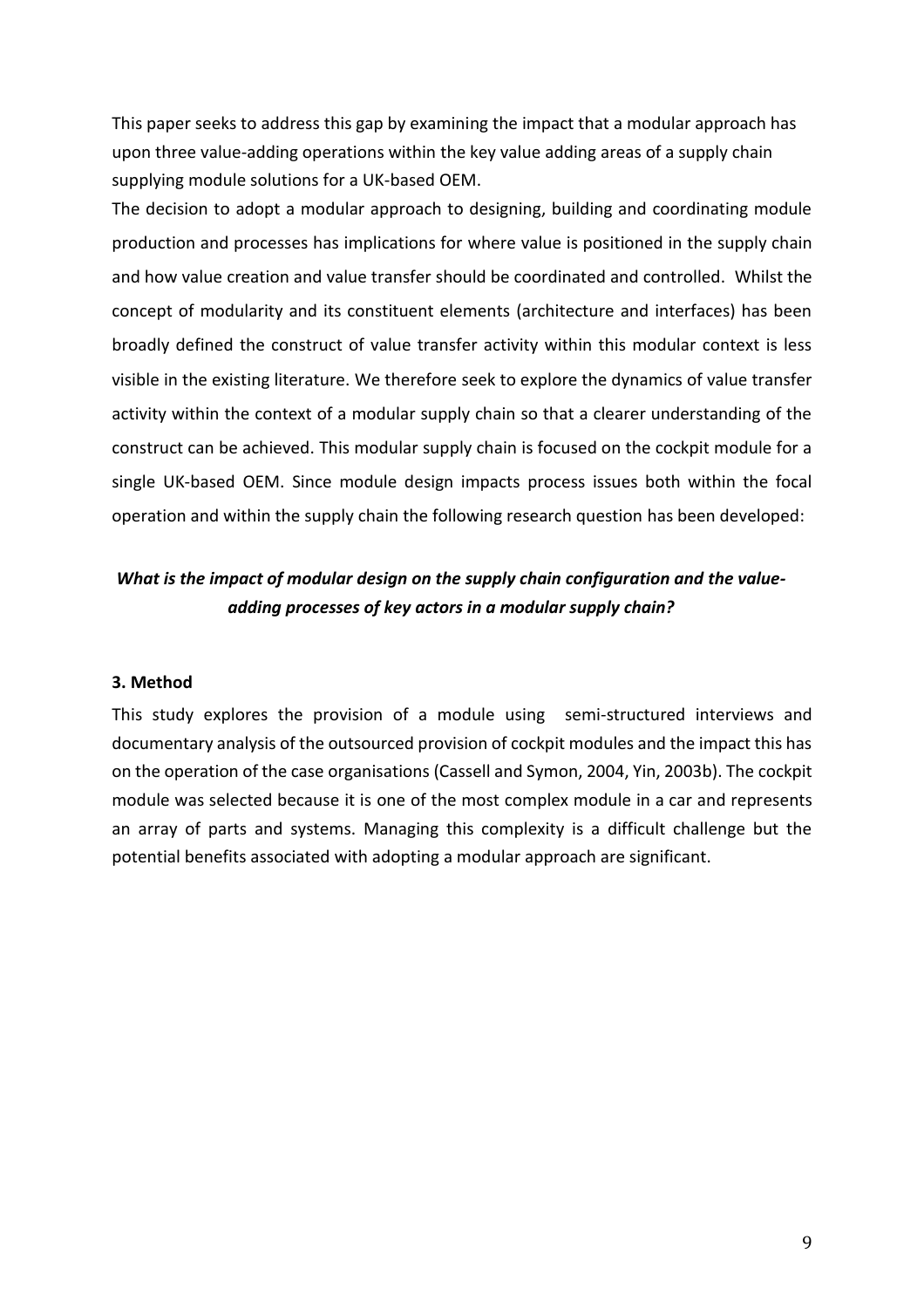Following insights developed by [Benbasat et al. \(1987\)](#page--1-14) and [Eisenhardt \(1989\)](#page--1-15) the cases and respondents were theoretically sampled from leading manufacturing organisations in the automotive manufacturing sector that were assumed to exhibit typical or representative practice.

Respondents within the case organisations were expected to demonstrate a 'polar' range of reactions based on their perspective, as buyers or providers, within the supply chain providing valuable insights relating to the supply chain implications associated with the provision of modular products [\(Bethlehem, 1999,](#page--1-16) [Yin, 2003a\)](#page--1-17).

Experts were selected from a single OEM manufacturer in the UK based on their substantive experience within the research area of cockpit development and their ability to provide the specific information required [\(Maxwell, 1997\)](#page--1-18).

The sample consisted of staff in production, procurement and design, and who have worked within their organisation in the specific role for at least two years, and who were actively involved in resourcing decisions related to the production of the cockpit module.

Data collection was undertaken between January and April 2016 and consisted of a thorough review of secondary industry documentation and extant research to sensitise the researchers to the key issues and themes. Secondly, a series semi-structured interviews with industry experts were undertaken. The interview questions were derived by thematising the research question into meaningful sentences that allowed the respondent to describe the events in their own terms and language [\(Kvale, 1996,](#page--1-19) [Kvale, 2007\)](#page--1-20).

#### **3.1 Data Acquisition**

Interviews were conducted with 15 respondents representing each of the organisations involved in the provision of the cockpit module (Table 1)

Table 2 - Respondents

| <b>OEM</b>                                   | Module supplier                                        | Sub-module supplier                                                                                  |
|----------------------------------------------|--------------------------------------------------------|------------------------------------------------------------------------------------------------------|
| Buyer of the cockpit module<br>6 respondents | Manufacturer of the cockpit<br>module<br>7 respondents | Provider of the Heating,<br>Ventilation<br>Air<br>and<br>conditioning module (HVAC)<br>2 respondents |

10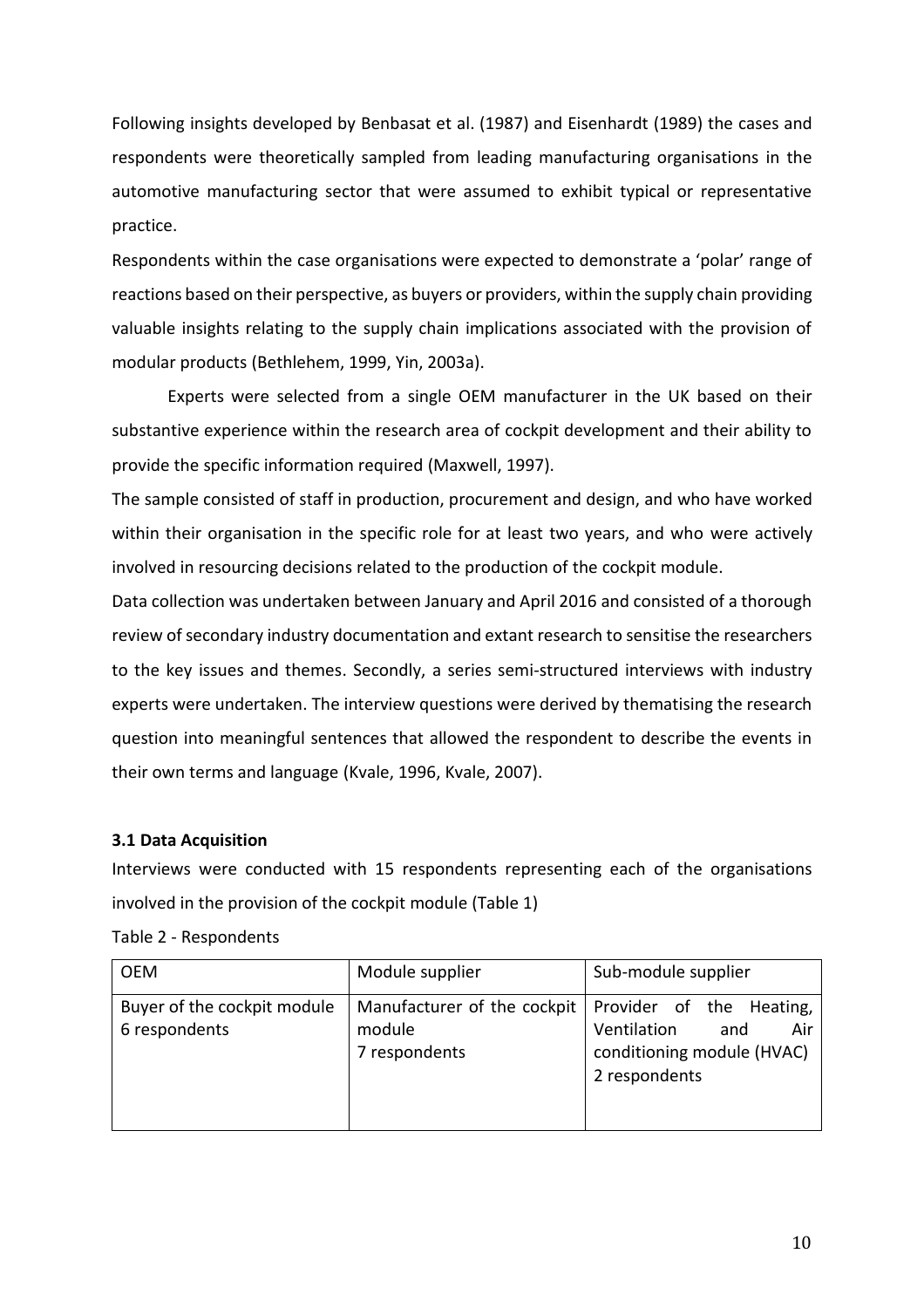All documentary evidence, interview notes, diary and research log notes were entered into a password protected database NVIVO 10. Critical incidents [\(Chell, 2004\)](#page--1-21) were also requested, for example, returning module production in house, to explore examples of how performance may be positively and/or negatively impacted by such events. There are of course a number of issues regarding the nature of the data collected during expert interviews, particularly around problems of agreed language, available constructions, discursive tactics, and presentational bias especially within a commercial setting [\(Dingwall, 1997\)](#page--1-22).

We used a purposive sampling approach designed to 'generate a sample that will address (the specific) research questions' with careful attention to any included biases during the research [\(Kvale, 2007,](#page--1-20) [Teddlie and Yu, 2007: 84\)](#page--1-23). Validity (or quality) of the research was assessed through criteria suggested by [\(Klein and Myers, 1999,](#page--1-24) [Stiles, 1993\)](#page--1-25) as they particularly suit realist interpretive positions. Finally, to maintain anonymity all original respondents are referred to by role within their organisation categorised as either 'OEM or 'Suppliers' of modules.

#### **3.2 Data Analysis**

Systematic Thematic Analysis following [Guest et al. \(2012\)](#page--1-26) was applied and focused on themes emergent from the description of the events and activities occurring around the processes of modular design and implementation [\(Beech, 2010\)](#page--1-27). The initial sensitising framework was based on the literature (table 1) and on the measurement framework of Panlou and Sawy (2011).

This organising framework was used to guide the interview and subsequent analysis and emergent themes within and across subjects and organisations identified. In this part of the analysis, emergent themes in the transcripts were open coded and named at nodes based on the literature for example: 'sensing', 'integration and relational ', and 'coordination'.

Coding was initially targeted at these nodes, and across organisation type (OEM/Suppliers), thereafter expanded out as analysis proceeded then axial coded to re-aggregate to final theoretical themes.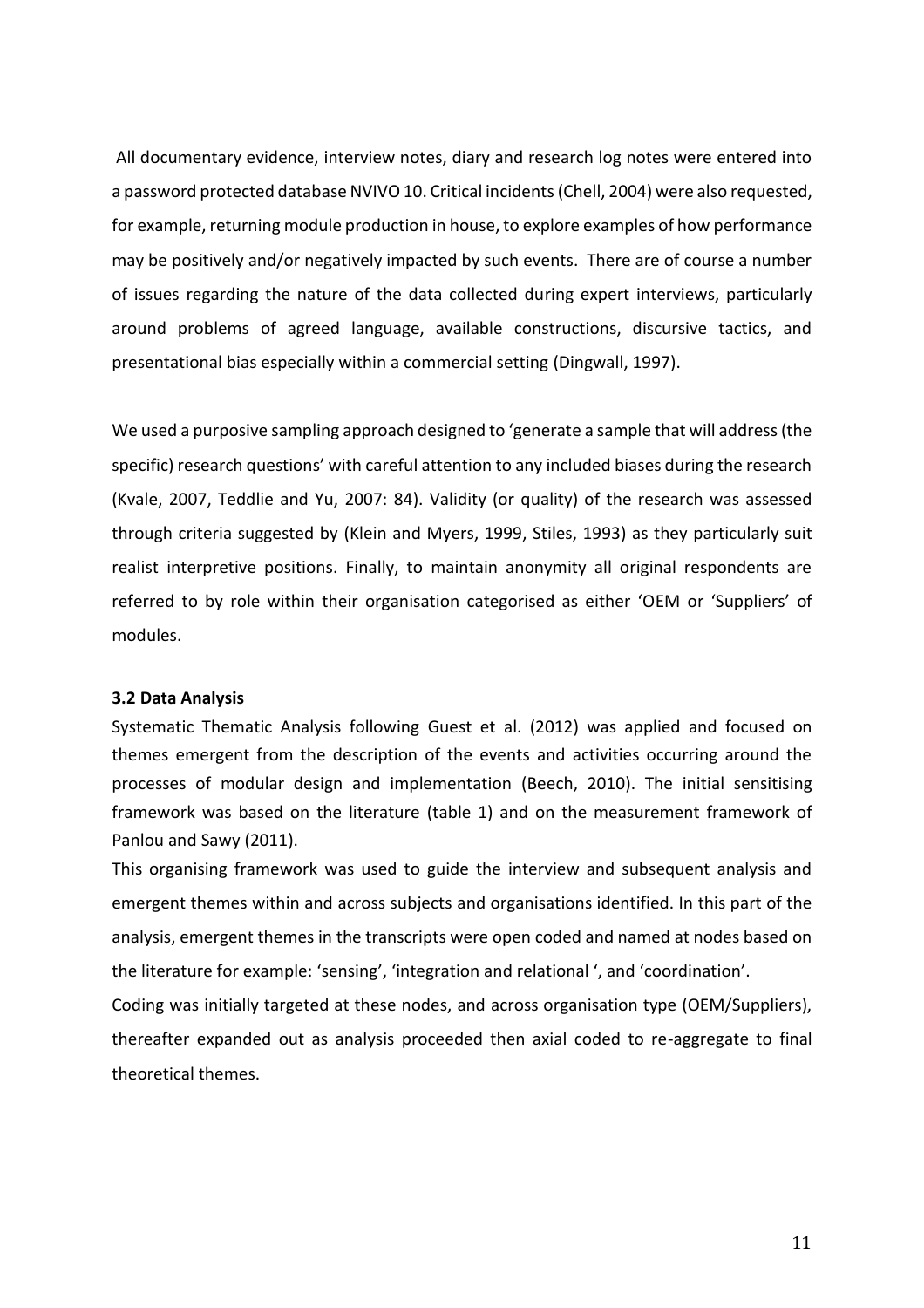Each interview respondent was coded as a case node, classified, and then on-coded to the framework. Coding initially was based on the themes identified earlier from secondary documentary evidence and the literature research then this initial frame was adapted, laddering up and down through the themes, as the analysis proceeded and further insight was gained from our respondents. Coding continued in this way until we converged on the final themes by a process of constant comparison, using framework matrices and iterating between the raw data with that already encoded and by this means arrived at the final breakdown used in the analysis.

#### 4. Findings

Four distinct themes were developed in our review of the literature and extracted from the analysis (Table 1). A sub-section introduces the extracted theme and shows the link from the respondent empirical data, for both OEMs and Suppliers (including both the module supplier and supplier of sub-modules to the module supplier), via a summary construct to the dimension (shown as tables 2 to 5).

#### **4.1 Design related findings**

We observed two main aspects in this dimension - firstly, module design control and the location of critical resources shifts away from the OEM towards the tier one supplier, and secondly a dependency risk emerges between the OEM and their suppliers. Focussing the OEM perspective, the decision to adopt a modular design strategy, in principle, enhances their ability to focus on the final assembly process, gain access to potential savings, and offer high variety and volume in terms of mass customisation. However, whilst gaining access to resources outside of their organisational boundary (by outsourcing the cockpit module), it exposed a new dependency risk, since competence in design and manufacture moved from OEM to the module , who then assumed more risk and enhanced value creation capability.

*"The modular design approach leads to increased quality and flexibility for our new customers [the OEM]. We now supply cockpits to many of the leading OEMs and the learning from each customer informs our overall approach and our ability to take a pivotal role as one of an elite group of global cockpit suppliers." (Module supplier)* 

Process expertise in cockpit module manufacturing becomes vested in the module supplier operation, whilst for the OEM, installation of the cockpit module becomes an assembly operation rather than a complex manufacturing and installation process requiring a great deal of supply chain management activity and enlarged warehousing requirements for each part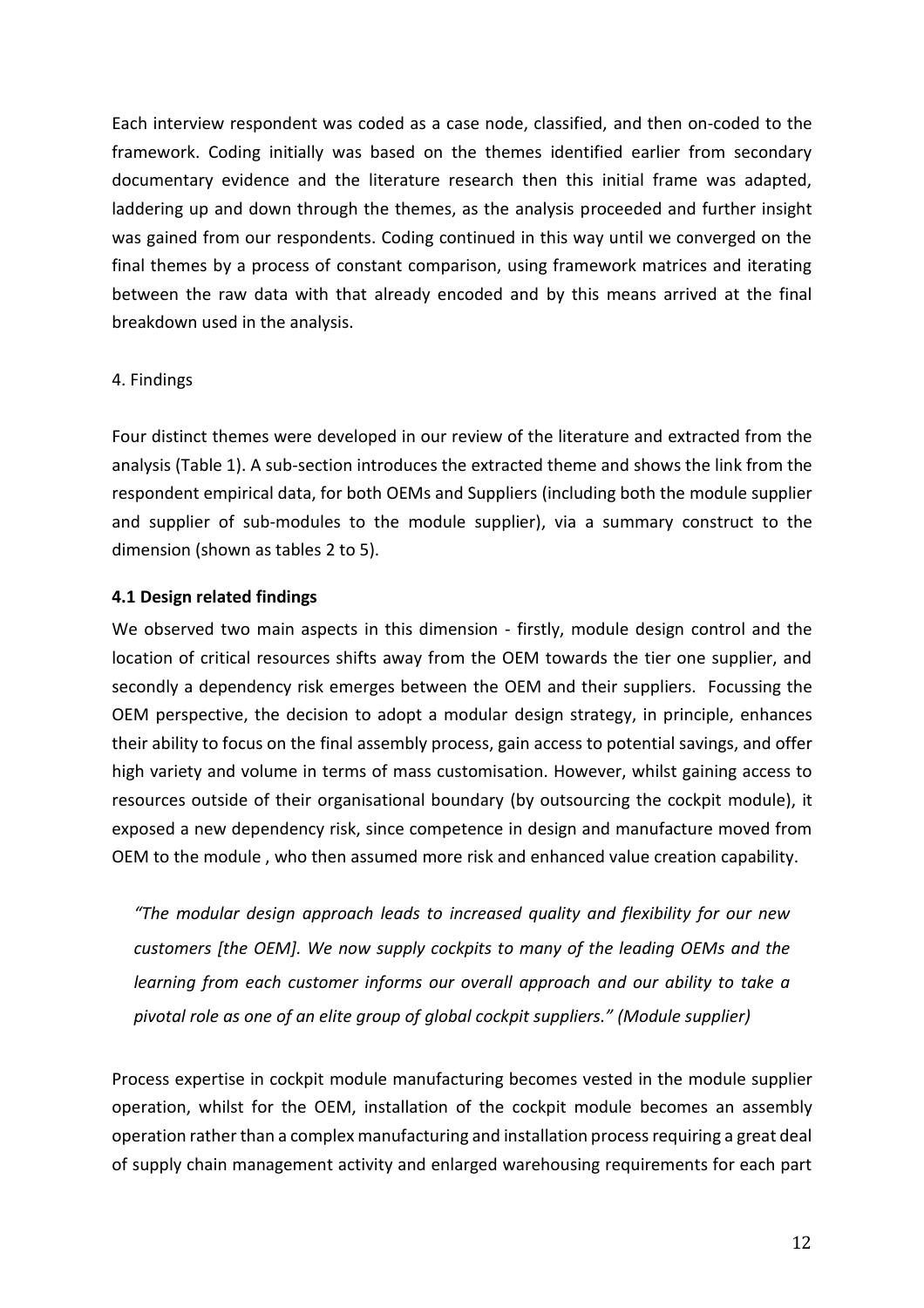of the product. This makes switching cost very high within a market of limited module suppliers, a situation exacerbated by the tight assembly integration at the OEM site.

In summary, an increase in dependency, loss of internal expertise and competence are distinct feature associated with embracing a design strategy involving the provision of the module by an external module specialist. This transfer of expertise, can act to consolidate and move competence and value away from the OEM towards a tier one supplier; this supplier will then assume a more central role in the supply chain for that high-level module (Table 3).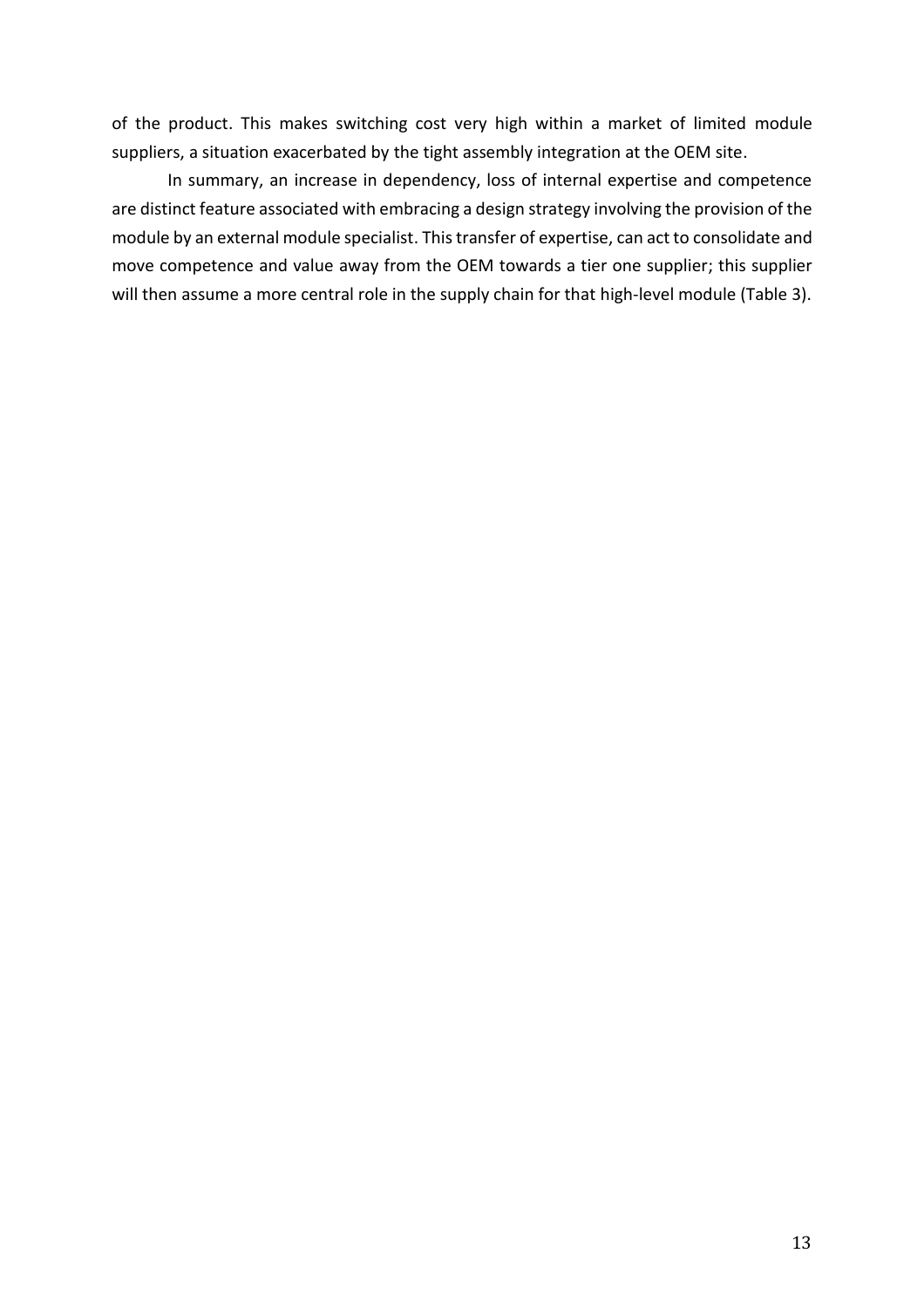## **Table 3 - Design findings**

| <b>OEM</b>                                                                                                                                                                                                                                                                                                                                                                                                                                                                                                                                                                     | <b>Module Suppliers</b>                                                                                                                                                                                                                                                                                                                                                                                                                                                                                                                                                                                                                                              | <b>Key observations</b>                                                                                                                                |
|--------------------------------------------------------------------------------------------------------------------------------------------------------------------------------------------------------------------------------------------------------------------------------------------------------------------------------------------------------------------------------------------------------------------------------------------------------------------------------------------------------------------------------------------------------------------------------|----------------------------------------------------------------------------------------------------------------------------------------------------------------------------------------------------------------------------------------------------------------------------------------------------------------------------------------------------------------------------------------------------------------------------------------------------------------------------------------------------------------------------------------------------------------------------------------------------------------------------------------------------------------------|--------------------------------------------------------------------------------------------------------------------------------------------------------|
| "The decision to design for modularity allows us to<br>cope with increasing complexity (mass<br>customisation). Much of this complexity derives<br>from the offerings we now provide our customers,<br>from enhanced functionality to a range of trim<br>finishes."<br>"The module supplier has a range of technologies<br>and manufacturing processes to hand and we do<br>not currently have our own manufacturing<br>capability. It is something that can be a little<br>frustrating as we are reliant on the module supplier<br>and this is sometimes challenging for us." | "We need to keep an eye on market demands and<br>also reduce our product development times. Having<br>a design team with enough technical bandwidth to<br>cope with extreme demands from the OEM is also<br>much more important now that we are responsible<br>for the entire cockpit module" (Module supplier)<br>"The modular design approach offers engineering<br>robustness, repeatability of assembly and quality<br>improvements." (Module supplier)<br>"We can make suggestions for design changes and<br>do; sometimes this result in change to internal<br>architecture but the interface remains the same.<br>We can't change that." (Submodule supplier) | Design for modularity<br>leads to power, control<br>and capability transfer<br>issues                                                                  |
| "For us the operation has not become easier and in<br>many ways, it is more challenging. When you<br>transfer the module wholesale there is the concern<br>that you lack real control. It's probably not a real<br>concern but more of a psychological issue."                                                                                                                                                                                                                                                                                                                 | "The module makes it easier for the operators to pick<br>up the assembly of the cockpit and makes on the job<br>learning much easier. Given the fact that a module<br>supplier is likely to locate close to the OEM, delivery<br>problems are almost non-existent." (Module<br>supplier)                                                                                                                                                                                                                                                                                                                                                                             | OEM has less need for<br>Supplier Management<br>capabilities                                                                                           |
| "[The modular approach] has allowed for the<br>development of partnership relationships with<br>shared objectives and goals. "<br>"We do not have to worry about upstream suppliers<br>and increasingly rely on our module supplier to take<br>care of this"                                                                                                                                                                                                                                                                                                                   | "[A modular design approach] enables the transfer<br>of risk to us as the module supplier. We now do far<br>more of the complex work associated with the<br>module, including design activities, inventory<br>management and sequencing completed units to a<br>JIT environment." (Module supplier)<br>"As a sub-module supplier, we generally just supply<br>what is required by the module supplier and are not<br>too involved in design-related decisions unless they<br>impact our sub-module." (Submodule supplier)                                                                                                                                            | Cost reduction<br>initiatives increasingly<br>the remit of the module<br>supplier                                                                      |
| "It's all about cost effectiveness and reducing these<br>costs continually. Modules are more expensive to<br>make but more cost effective in terms of assembly<br>processes."<br>"If we can cut out cost by transferring module<br>production to a module supplier then this makes<br>financial sense of for us. This is what designing for<br>modularity is all about."                                                                                                                                                                                                       | "It's cost effective due to transferability of<br>component parts to other cockpit modules." Module<br>supplier (Module supplier)<br>"For us we are always being asked to look at ways to<br>reduce our costs. We used to have OEM staff assist<br>cost reduction but now it's more the Module<br>supplier. (Submodule supplier)<br>"Whilst there is some potential for reducing costs the<br>module that we supply is difficult to change as design<br>is imposed for a period of time, normally a year or 18<br>months." (Submodule supplier)                                                                                                                      | Transferring module<br>responsibility reduces<br>costs for OEM<br>Cost reduction<br>initiatives become the<br>responsibility of the<br>module supplier |
| "[A modular approach] leads to total control of the<br>business and provides the ability to ensure all parts<br>are functional and reduces costs related to warranty<br>claims."<br>"This is probably a natural extension of our<br>decision to seek a module supplier that can deliver<br>completed modules to us without any quality<br>problems and is one of the key benefits of designing<br>for modularity."                                                                                                                                                             | "For us the biggest challenge is improving quality,<br>improving processes and responding quickly and<br>flexibly to OEM demands within the module design<br>constraints." (Module supplier)<br>"It's important for us to deliver exactly what's<br>needed [of the module supplier] and to make sure<br>that we can adjust our capacity to change volume<br>when this is required. It does happen and we have<br>enough spare capacity to deal with late changes."<br>(Submodule Supplier)                                                                                                                                                                           | Quality and process<br>improvement initiatives<br>become the<br>responsibility of the<br>module supplier                                               |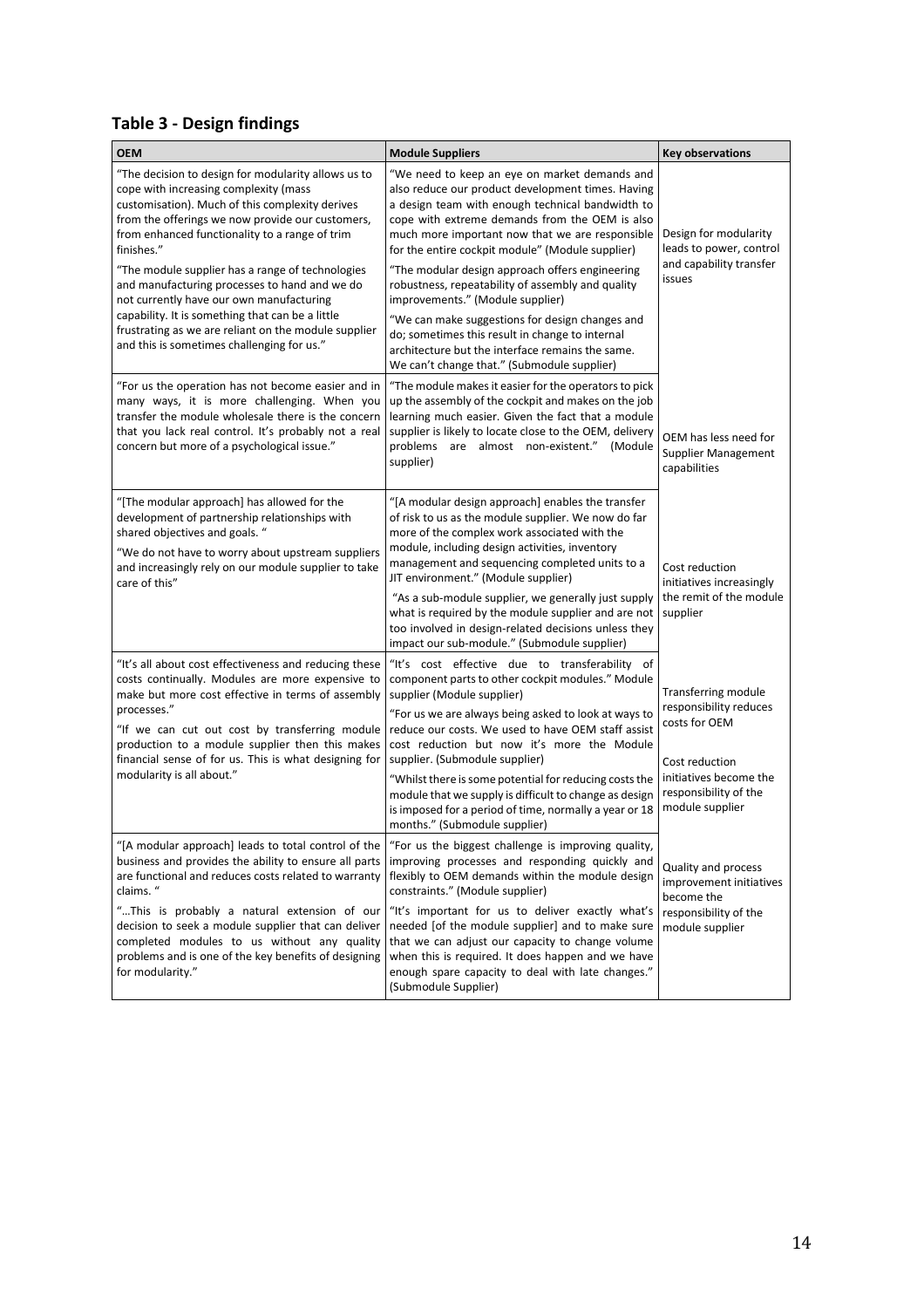#### **4.2 Supply chain related findings**

A natural consequence of the decision to adopt modular solutions is that the product moves from being sourced and built within the OEM operation to being sourced externally. The results of our interviews indicate, that from the OEM perspective, the supply chain decisions focus, primarily, upon 'soft issues', such as dyadic relationships to improve visibility, coordination for inventory management and joint initiatives for achieving enhanced performance. Overall, the OEM focus is on the challenges associated with the lack of visibility and the benefits accrued from the reduction in supply chain complexity. In terms of suppliers (both the module supplier and the sub-module supplier), they are keen on achieving greater levels of integration, reducing cost during demand uncertainties and defect reduction during batch production switching. Furthermore, the suppliers tended to focus on maintaining dependability and ensuring that the OEM received the modules on-time, in-sequence and to customer specifications (Table 4).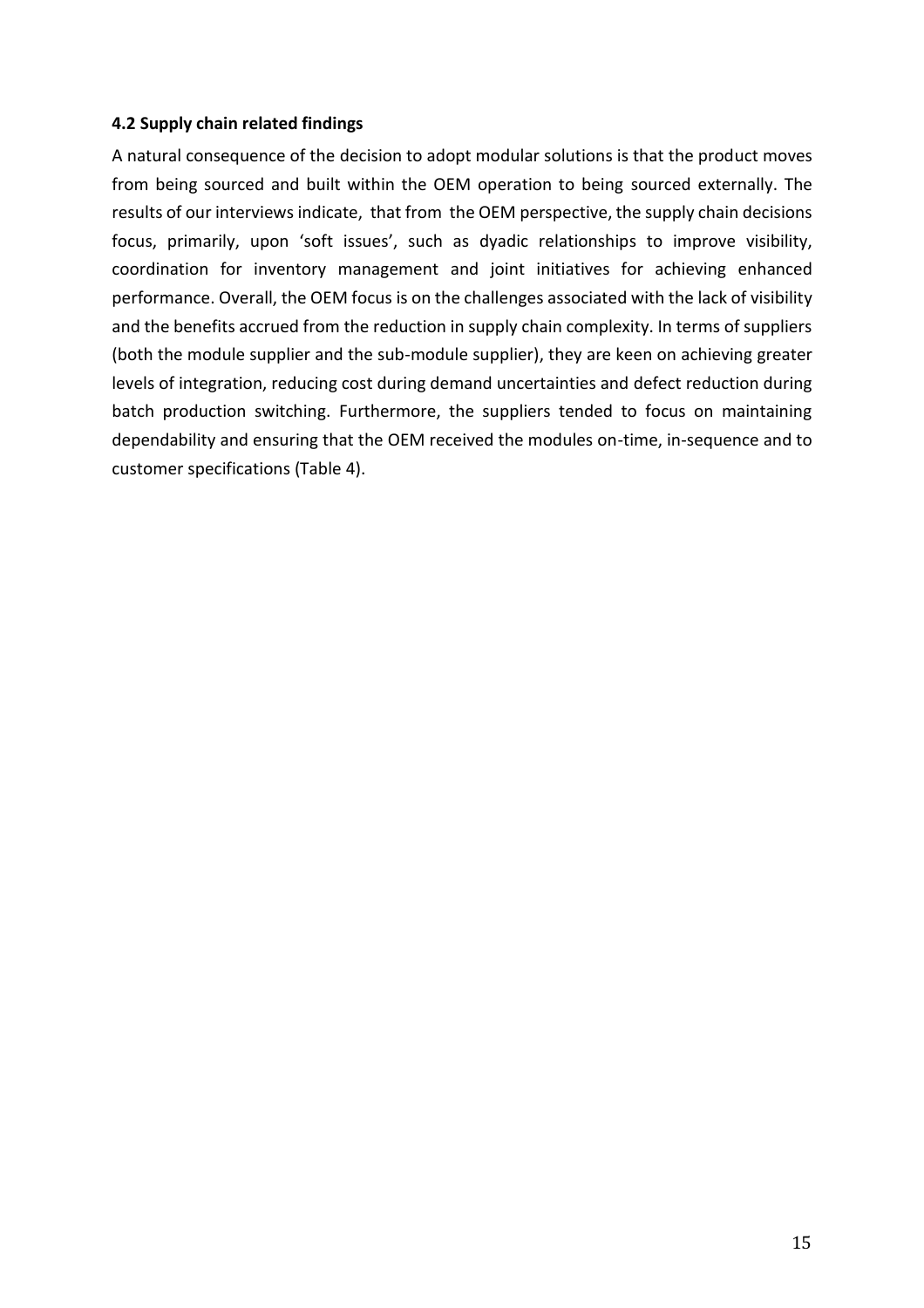#### **Table 4 – Supply chain findings**

| <b>OEM</b>                                                                                                                                                                                                                                                                                                                                                                                                                                                                                                                                                                        | <b>Module Suppliers</b>                                                                                                                                                                                                                                                                                                                                                                                                                                                                                                                                        | <b>Key observations</b>                                                                                                                 |
|-----------------------------------------------------------------------------------------------------------------------------------------------------------------------------------------------------------------------------------------------------------------------------------------------------------------------------------------------------------------------------------------------------------------------------------------------------------------------------------------------------------------------------------------------------------------------------------|----------------------------------------------------------------------------------------------------------------------------------------------------------------------------------------------------------------------------------------------------------------------------------------------------------------------------------------------------------------------------------------------------------------------------------------------------------------------------------------------------------------------------------------------------------------|-----------------------------------------------------------------------------------------------------------------------------------------|
| "It makes it much more of a challenge [since] we do<br>not have as much visibility [of the supply chain].<br>Also, relying on a key strategic module supplier is a<br>major issue and depends on the robustness of the<br>business relationship, as the supplier is carrying all<br>the risk with warranty etc. In essence, we have been<br>used to providing the module in-house but now it is<br>entirely produced externally and we now need to<br>rely on the [module] supplier's capability."                                                                                | "It allows for module integration since the supply<br>chain is focussed on modular supply conditions. We<br>have also redesigned what we offer and decided that<br>some of our low value-adding processes are can be<br>more effectively organised by the sub-module<br>supplier. For us it's just a natural progression."<br>(Module Supplier)<br>"We supply the HVAC [a sub-module of the cockpit"<br>module] module and now undertake a number of the<br>processes that were previously done by the cockpit<br>supplier. We don't mind since it extends our | Desire to improve<br>visibility<br>Integration and<br>inventory management<br>become critical<br>Evidence of Value<br>transfer activity |
| "All supply is now direct to plant rather than via<br>several supply routes. This makes the coordination<br>of the supply chain much less complex. For us this<br>reduces the previous levels of complexity in terms of                                                                                                                                                                                                                                                                                                                                                           | capabilities." (Submodule Supplier)<br>"Theoretically, it should make it more cost effective<br>but sometimes that is not always the case as<br>unexpected costs arise." (Module Supplier)                                                                                                                                                                                                                                                                                                                                                                     | <b>Coordination less</b><br>complex for OEM                                                                                             |
| parts management and accommodating stock on<br>site; it's a real benefit of transferring the value to the<br>supplier."<br>"In essence, much of the day-to-day management of<br>the supply chain is the responsibility of the module<br>supplier and we simply expect them [the module                                                                                                                                                                                                                                                                                            | "We are sometimes pressured by the cockpit<br>supplier to think about our production processes<br>with a view to reducing costs. Its [cost reduction<br>mentality] now part of our DNA." (Supplier to<br>Module supplier)                                                                                                                                                                                                                                                                                                                                      | Operational and SCM<br>now handled by the<br>Module supplier                                                                            |
| supplier] to deliver to our requirements."<br>"There is a greater focus on delivering sustainable<br>and environmental solutions. We need our supplier<br>to engage with us on initiatives to become more<br>sustainable and this means getting rid of waste.<br>"The supply chain needs to adopt a different<br>approach to logistics, i.e. increase their downstream<br>JIT capabilities. We are aware of our supplier<br>transferring some of its production further upstream<br>and they need to be aware of extending the<br>sustainability initiatives to these suppliers." | "If the OEMs build is compromised by another<br>supplier as the OEM could swing from an 80% left<br>hand drive build to an 80% right hand drive build,<br>with only 2hour stock levels it's difficult to switch.<br>With the traditional [non-modular] approach we<br>tended to have cushion stock." (Module Supplier).<br>"The modular supply chain has to be well organised<br>and coordinated to avoid letting the customer down.<br>This all has to be done without mistakes as most of<br>what we supply to the OEM is customized." (Module<br>Supplier)  | OEM waste reduction<br>focus increasing and<br>now becomes the<br>responsibility of the<br>Module supplier                              |

#### **4.3 0perations related findings**

A modular approach involves transferring value-adding activity to a module supplier and has a significant impact upon day-to-day operations management activity. In essence, module suppliers are required to provide cockpit modules in sequence and to customer specific requirements (accommodating the myriad of options made available to the customer by the OEM). The outcomes of our interviews indicate that clear processes need to be in place for ensuring that any changes, especially in module interface requirements, and that such changes are communicated and agreed with the module supplier as even minor changes can severely impact operations. Deploying the manufacturing operation for cockpits across the supply chain involves standardisation of tooling and processes at the site of the supplier and integrated change procedures. Common platforms and tooling emphasise a design approach focused on assembly and product integration. This implies assembly at the supplier becomes tuned and specified towards OEM design and production demands and is a form of relational investment that deepens supplier/buyer integration and adds to switching cost risk.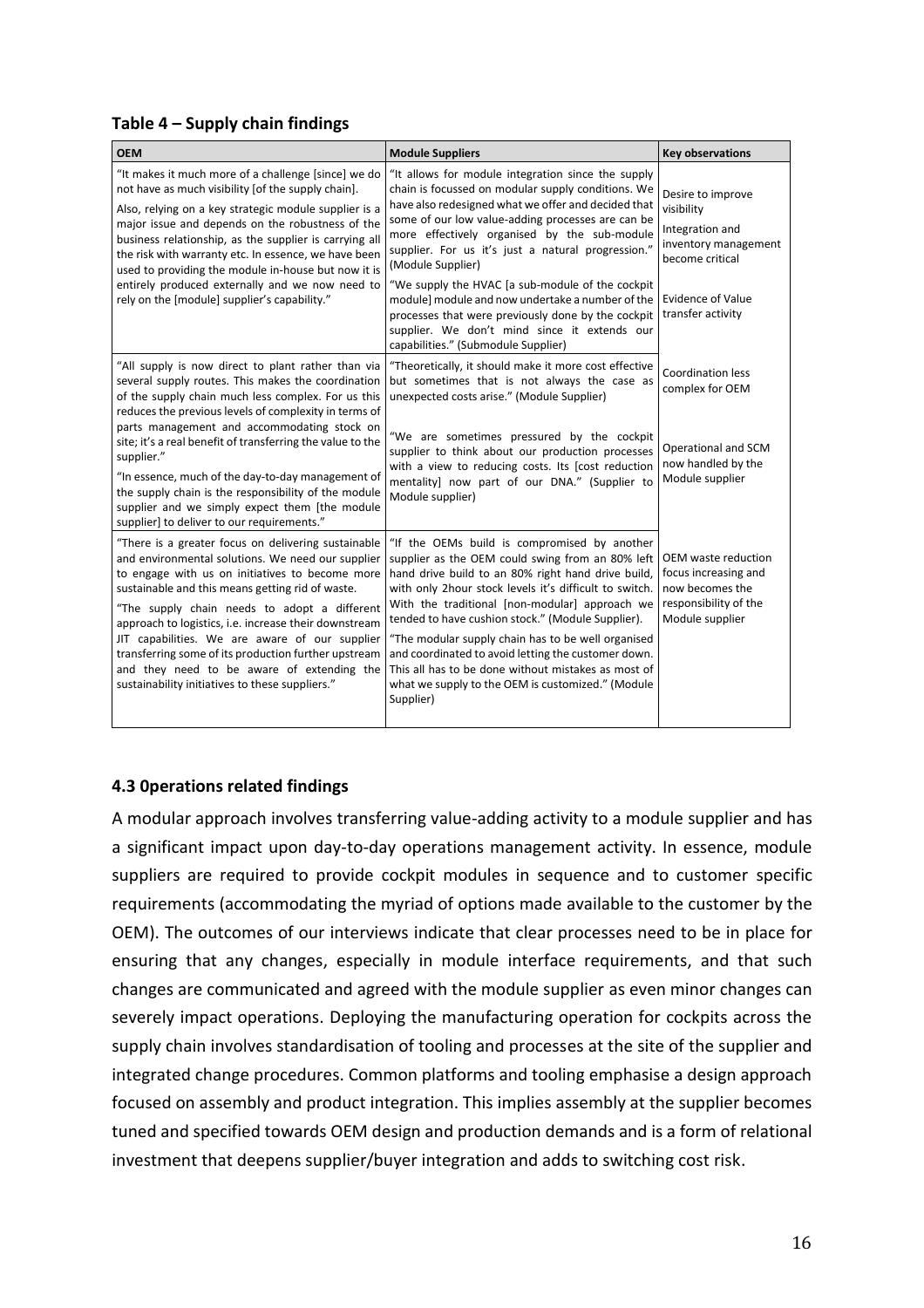## A summary of interview responses is presented in Table 5.

#### **Table 5 – Operations-related findings**

| <b>OEM</b>                                                                                                                                                                                                                                                                                                                                                             | <b>Module Suppliers</b>                                                                                                                                                                                                                                                                                                                                                                                               | <b>Key observations</b>                                                                 |
|------------------------------------------------------------------------------------------------------------------------------------------------------------------------------------------------------------------------------------------------------------------------------------------------------------------------------------------------------------------------|-----------------------------------------------------------------------------------------------------------------------------------------------------------------------------------------------------------------------------------------------------------------------------------------------------------------------------------------------------------------------------------------------------------------------|-----------------------------------------------------------------------------------------|
| "The production (design) element is no longer an<br>internal issue and we have now reduced the<br>complexity of our own operations.                                                                                                                                                                                                                                    | "Depending on [the] vehicle architecture, it should<br>not make much difference. If anything, it allows for<br>more complexity/customization." (Module supplier)                                                                                                                                                                                                                                                      | Focusing on the design<br>of the module.                                                |
| We used to do a lot of this but now we focus on the<br>overall design of the module."                                                                                                                                                                                                                                                                                  |                                                                                                                                                                                                                                                                                                                                                                                                                       |                                                                                         |
| Much of the value comes from our [module] supplier<br>who controls upstream supply and the logistics<br>activities involved in making sure that all parts for<br>module<br>(particularly<br>sub-modules)<br>the<br>are<br>available."                                                                                                                                  | "Previously the cockpit [module] was assembled<br>inside the car, with modular cockpits it's easier as the<br>cockpit is assembled outside the car. This leads to<br>much improved assembly operations with better<br>quality and lower cost." (Module supplier)                                                                                                                                                      | Managing and<br>developing suppliers<br>Involving suppliers in<br>design for modularity |
| "As a project engineer it makes it much more<br>challenging and complex, since much of the work is<br>conducted outside our company."                                                                                                                                                                                                                                  | "Our customer requires quite a complex module and<br>we as the module supplier have to ensure that we do<br>not make errors." (Module supplier)                                                                                                                                                                                                                                                                       | Usage of standard                                                                       |
| On the whole, the managing of our module supplier<br>is smooth but we still have some issues further up<br>the supply chain which we can generally sort out but                                                                                                                                                                                                        | Cockpits can be made more quickly than before with<br>training also becoming easier due to the repetitive<br>nature of assembly." (Submodule supplier)                                                                                                                                                                                                                                                                | critical parts across<br>various modules                                                |
| increasingly we do this via the module supplier"                                                                                                                                                                                                                                                                                                                       |                                                                                                                                                                                                                                                                                                                                                                                                                       | Trust and confidence of<br>supplier                                                     |
| "We need to think more carefully about designing<br>parts for modular use rather than thinking solely<br>about designing independent parts."<br>"The decisions we make here have significant                                                                                                                                                                           | "The design of the cockpit was based on the OEMs<br>design so that all options could be built around a<br>base unit. So, this allows us to offer lots of options<br>within the same module." (Module supplier)                                                                                                                                                                                                        | Standardisation and<br>design for modular<br>quality                                    |
| impacts on the whole supply chain and we need to<br>make sure that we communicate design changes to<br>suppliers."                                                                                                                                                                                                                                                     | "In our design, the same part was used for two<br>different vehicles from the basic cockpit up to the<br>cockpit with the full complement of options (satellite<br>navigation etc.)." (Module supplier)                                                                                                                                                                                                               |                                                                                         |
| "It's business as usual and this module is just the<br>same as any other of our modules that we have<br>outsourced for a number of years. We have plenty of<br>experience and trust our module supplier."                                                                                                                                                              | "It simplifies vehicle assembly. Cockpit assembly<br>itself has to consider all parts and systems as self-<br>contained and needs to consider how all parts and<br>sub-systems can be quality checked, either at the<br>end or during assembly." (Module supplier)                                                                                                                                                    | Competitiveness and<br>unique value<br>propositions                                     |
|                                                                                                                                                                                                                                                                                                                                                                        | "The impact is positive as it provides a repetitive<br>process for the operators to follow. With [our] pick<br>by light systems the parts are picked from lineside<br>racks in the correct sequence at the correct station,<br>to minimise build issues." (Module supplier)                                                                                                                                           |                                                                                         |
| "The operations have to change in order to cope with<br>extremely complicated and multi-discipline part<br>assemblies. We have pushed most of the operations<br>to our module supplier and we simply install the<br>cockpit, which takes about 90 seconds!<br>" It also means that we don't need space to store<br>cockpits and can use this space for more productive | "From our viewpoint, it means that multi-platform<br>assembly lines and common tooling strategies are<br>possible, making the process less complex and less<br>costly. Before we went modular the main wiring<br>harness from the entire cars was on the cockpit, now<br>as the cockpit is a module it's simply plug and play."<br>(Module supplier)                                                                  | Simplification and pool<br>proof methods                                                |
| activities."                                                                                                                                                                                                                                                                                                                                                           | Our part is simple to fit into the [cockpit] module<br>because all the decisions regarding interfaces were<br>decided well in advance of production. There are<br>always issues but these are less complex for the<br>modules that we supply parts for. For dashboards<br>that are non-modular we tend to have more<br>operational problems and this can cause disruption<br>to our operations." (Submodule supplier) |                                                                                         |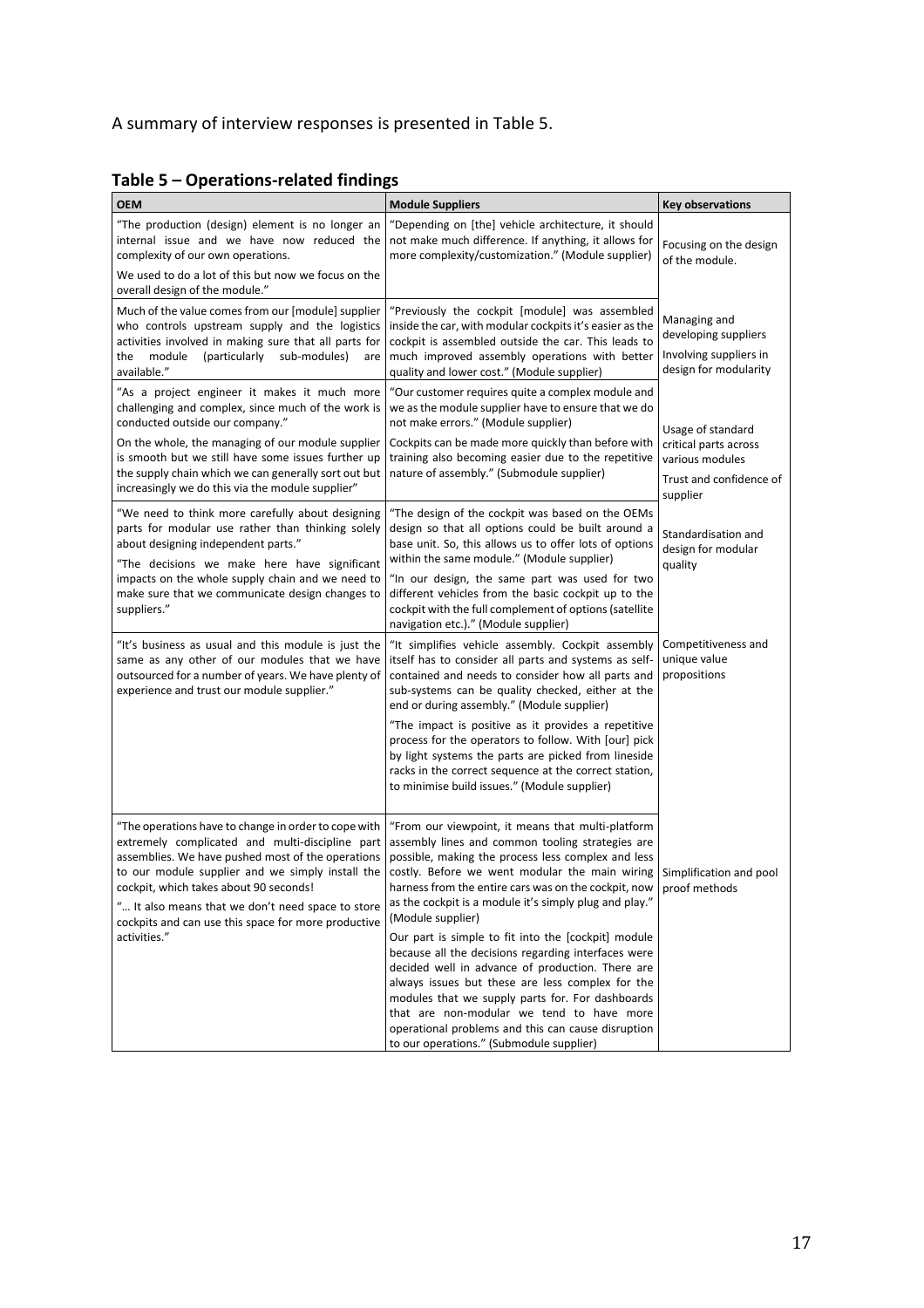#### **4.4 Logistics related findings**

[Van Hoek and Weken \(1998\)](#page--1-11) suggested that modular design must incorporate the potential increased role of suppliers involved in the provision of inbound and outbound movements and that these suppliers could be key to capturing the cost benefits associated with a modular approach. Respondents were therefore asked to comment upon the role of logistics suppliers for the provision of the cockpit module (Table 6).

In terms of coordinating mass customization, connectedness with the OEM and with upstream suppliers takes on a more significant role within this modular environment and necessitates the ability of the Logistics provision to translate the often-complex requirements of the OEM into sequenced, JIT deliveries. The module supplier is charged with managing this complexity and has had to ensure that its Logistics capabilities are sufficient for this modularisation task.

| <b>OEM</b>                                                                                                                                                                                                                                                                                                                                                                                | <b>Module Suppliers</b>                                                                                                                                                                                                                                                                                                                                                                                                                                                            | <b>Key observation</b>                                                                                    |
|-------------------------------------------------------------------------------------------------------------------------------------------------------------------------------------------------------------------------------------------------------------------------------------------------------------------------------------------------------------------------------------------|------------------------------------------------------------------------------------------------------------------------------------------------------------------------------------------------------------------------------------------------------------------------------------------------------------------------------------------------------------------------------------------------------------------------------------------------------------------------------------|-----------------------------------------------------------------------------------------------------------|
| "Logistics now has to be able to manage customer<br>inbound digital ordering systems, be able to break<br>these demands into individual supply chain<br>demands, then deliver these parts in sequence to the<br>line, then the final assembly to the OEM. It allows a<br>simple Just in sequence logistics chain for the cockpit<br>which, in turn, allows for reduced logistical space." | "Theoretically, the modular approach should make<br>the logistics process easier, as the OEM will give a<br>forecast that provides an overview going forward<br>maybe 12 months. This can then be broken down<br>into monthly/weekly/daily schedules for the<br>Supplier, and therefore daily/hourly deliveries into<br>the assembler can be adopted and Just in Sequence<br>process is pushed out to the supplier base." (Module<br>supplier)                                     | Digital ordering<br>and<br>receipt of goods<br>Accurate Scheduling and<br>forecasting                     |
|                                                                                                                                                                                                                                                                                                                                                                                           | "As the module supplier, the logistics service has to<br>be synchronised to the specific requirements of the<br>customer without any errors. This is a real challenge<br>and one that has required a great deal of effort and<br>change to our operations." (Submodule supplier)                                                                                                                                                                                                   |                                                                                                           |
| "For us, it involves a reduction in the movement of<br>the number of parts. We offer lots of variety for the<br>customer but we are always looking to improve how<br>we offer this variety; if we can reduce complexity<br>through smart Logistics solutions then that is what<br>we do."                                                                                                 | "With a lot of the parts being crossover over a<br>number of different variants the hardest part is<br>making sure there are enough of the finishers (vents,<br>glovebox lids etc.) of the correct colour/variant to<br>cover the build." (Module supplier)<br>"The main issue with the modular approach is<br>making sure there is enough stock to cover the build.<br>If we do not have sufficient stock then the OEM may<br>need to stop assembly. (Submodule supplier)         | Demand visibility<br>Usage of technology to<br>reduce complexity<br>Managing standardised<br>common parts |
| "Several modules can now integrate different car<br>models; better JIT process and the components from<br>the cockpit are also modules which makes the<br>logistics function far less complex. It reduces line side<br>complexity, improves packaging density, and<br>maximises line side space resulting in greater value-<br>added operations."                                         | "It puts more pressure on the Logistics operation due<br>to the smaller stocks being held both lineside and in<br>the warehouse. Logistics is the key element in<br>keeping the line running at the required Takt time to<br>supply the OEM."<br>What has changed [as a result of supplying to a<br>module] is that we don't supply to stock. Much of<br>what we do now is synchronous as our module can<br>be tailored to the requirements of the customer."<br>(Module supplier) | Materials management<br>and novel methods<br>Order batching versus.<br>productivity                       |
|                                                                                                                                                                                                                                                                                                                                                                                           | "Most of the time the logistics function is able to<br>translate production into OEM requirements<br>without error. This said, we have had to seriously up<br>our game to make sure that modules are delivered<br>synchronously and without error or delay." (Module<br>supplier)                                                                                                                                                                                                  |                                                                                                           |

#### **Table 6 – Logistics related findings**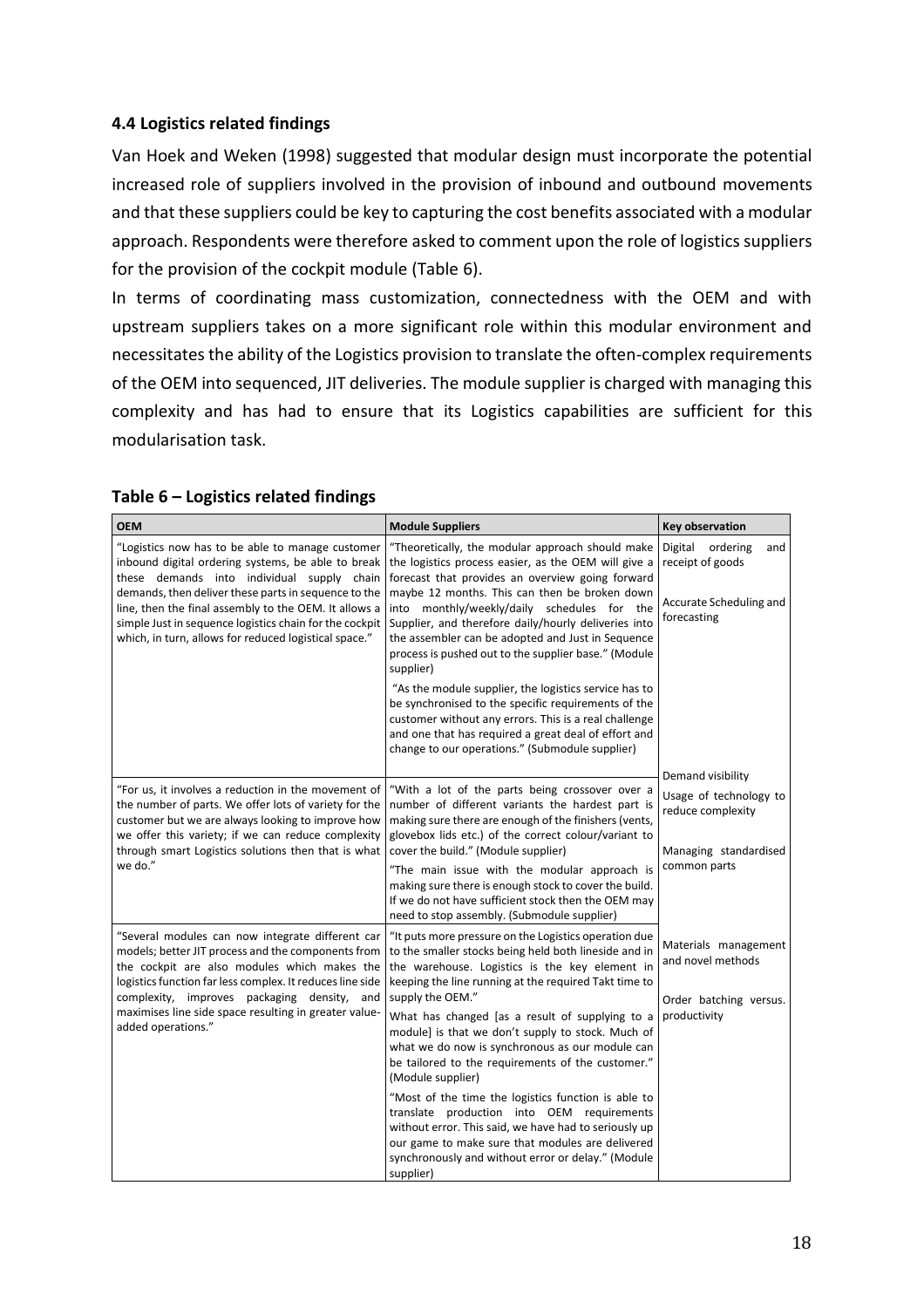#### **5. Discussion**

The review of the literature identified that modularity was an approach to designing and producing products, which accommodates mass customization and ease of assembly at an affordable cost. The inherent logic of modularity is easy to follow and is now gaining popularity in high volume production environments. The key focus of this research has been to explore the impact of modular design on the supply chain configuration and the valueadding processes of key actors in a modular supply chain. This approach was deliberate since it is at this stage of the OEM-Supplier engagement interface where much of the impact of the decision to adopt a modular approach is likely to be manifest and where the key dimensional decision areas of design, supply chain, operations and logistics activities will reside.

We found evidence to support the value gains commensurate with mass customization, particularly with regard to the ability of the OEM to offer its customers an increased variety of cockpit options (Starr, 1965; Baldwin & Clark, 1997). During factory observations, the Module leader for the OEM stated that 80% of the cockpits being fitted were customer-specific and could not be fitted in any other vehicle. This level of optionality provides challenges for each element of the supply chain and necessitates the type close supplier integration observed by Howard & Squire (2007), particularly with regard to the need to offer specific [modular] assets and information sharing activities.

With regard to module architecture (Ulrich, 1995; Nepal et al, 2012), the findings indicate the need for clear articulation of module function, mapping and interface in each of the case operations. Whilst much of this activity was OEM-focussed, the module supplier observed that they have the capability to play an increasing role in the design decisions and this may lead to power and control issues in the long-term. In terms of 'production modularity' (Sako & Murray, 2000) the research found this description to be an accurate reflection of the way in which cockpit modularity operations are arranged and operationalized. Furthermore, the research observes that each of the suppliers involved in providing parts for the module and for providing the complete module, do so to a high degree of accuracy and to a just-in-sequence delivery protocol. This ability demonstrates the enhanced abilities of these operations and the evolved nature of supply chain management in a modular context.

A contribution to knowledge derived from our research is the development of 'Key dimensions of modularity' that influence the modular approach (Fig 3). Such dimensions are likely to be evident in both production and service environments, particularly where OEM operations seek modular solutions in partnership with established module suppliers The "Dimensions of Modularity" commences with the Design decision (Design Modularity), which establishes rules for current and future module iterations and for communicating these decisions to key members of the modular supply chain. In the first instance, the Design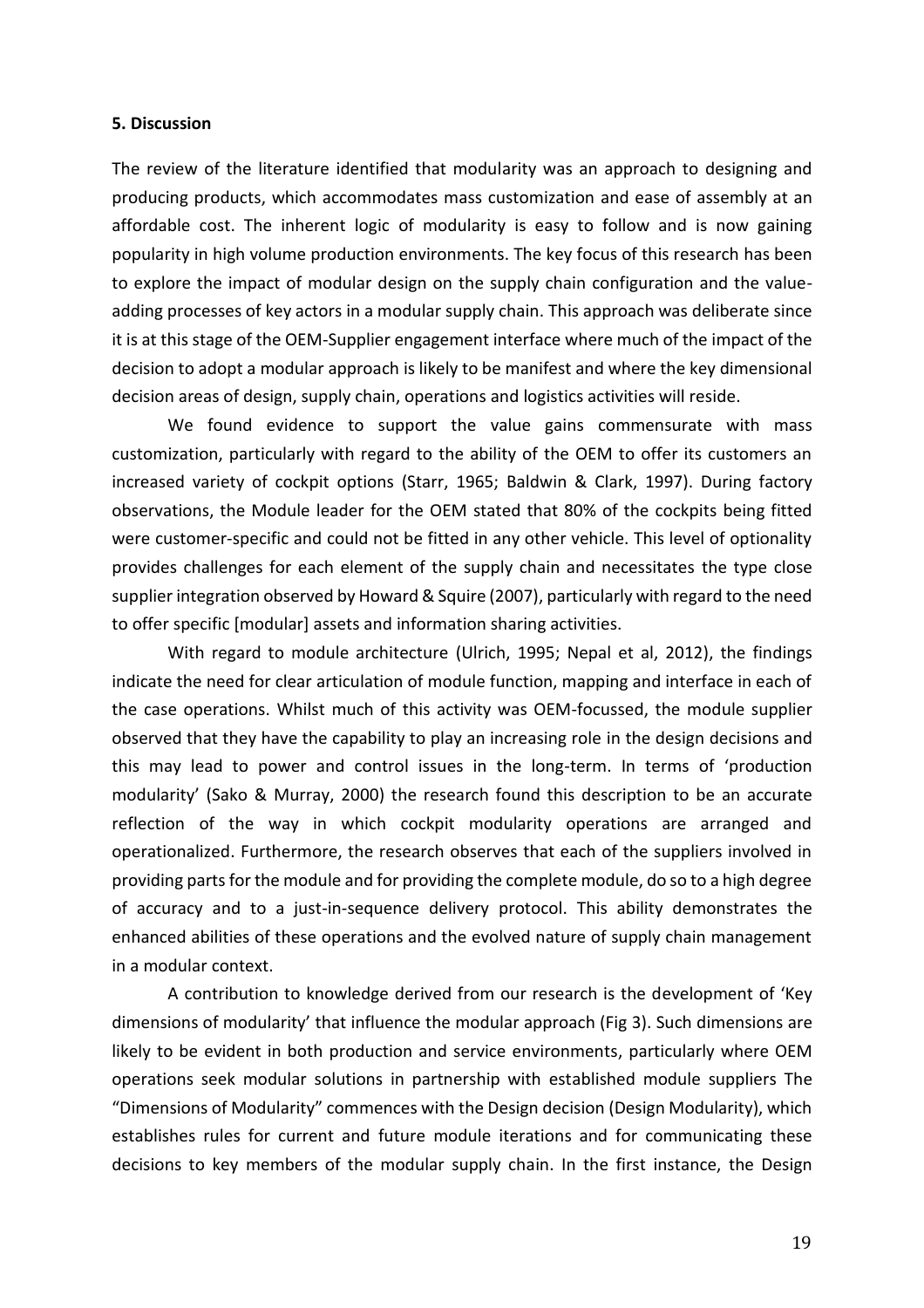Modularity element is likely to involve close ties between the OEM and the Module Supplier design teams; subsequent design cascading may be managed by the Module Supplier and its upstream suppliers. Turning to stage 2 – Supply Chain Modularity –will focus upon ensuring that the module and its sub-modules are delivered on a just in time basis so that the benefits to the OEM can be fully realised (customized modules and zero stock in the OEM). In addition, the module supplier will take on a number of roles, including the coordination of upstream suppliers involved in providing products and services related to the module and ensuring the quality management of these inputs and the optionality built into the module. Dimension 3 - Operations Modularity - follows naturally from the first two stages and reflects the need for the operation to be designed to accommodate the mass customization requirements associated with the module. As this research has found, the cockpit module presents the need for the module operation to fully and accurately articulate the forecasting and scheduling data received from the OEM and to operationalize these requirements without error and reflecting customer optionality. In essence, for the OEM, the operations change from a high level of involvement in both manufacturing and assembly to a pure assembly operations environment. The OEM benefits from space savings since the module are delivered synchronously by the module supplier for each day's production. Furthermore, the amount of time spent installing the module is just over 70 seconds. For the module supplier and suppliers of sub-modules, the necessity to manage the stock, manage the assembly and to accommodate synchronous supply is key elements of modular supply.

Stage 4 – Logistics Modularity - involves the outputs of stage 3 and is a key element of the modular approach. The Logistics provision for modular solutions seeks to ensure that modules are delivered in sequence and just-in-time to match the daily shift operations of the OEM. There is no space at the OEM to store modules and each module is sequenced to be fitted very soon after delivery. This means that the Logistics element is key to the success of modular operations and accommodates the requirement of the OEM to have zero stock of cockpit modules at the end of each shift.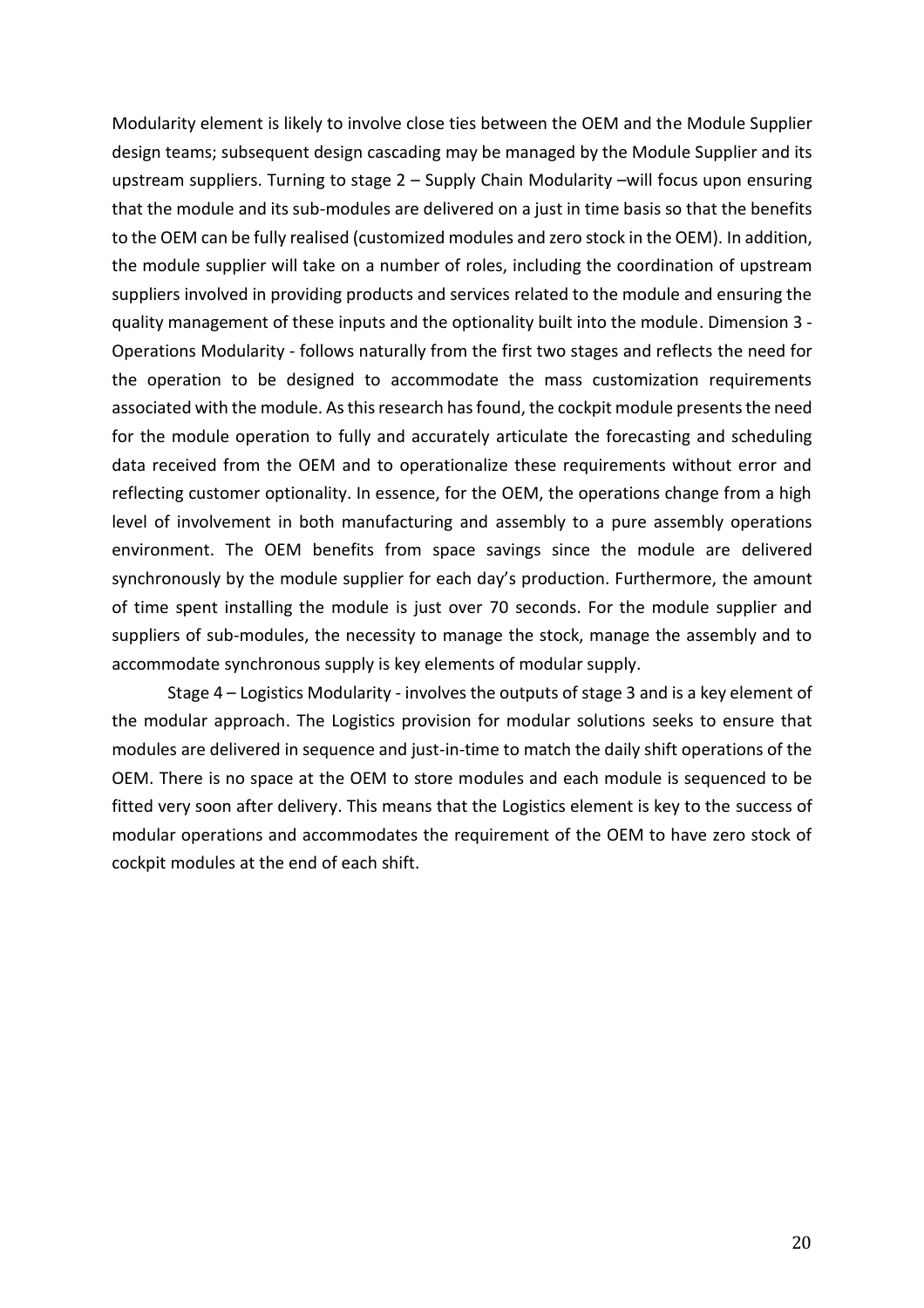#### **Figure 3 – Dimensions of Modularity**



#### **Source: Authors**

The issues depicted in figure 3 detail the multi-dimensional decision areas and the impact that these areas have upon both the OEM and the module supplier. In essence, modularity in production [\(Kamrad et al., 2013,](#page--1-28) [Sako and Murray, 2000\)](#page--1-29) is a combination of modularity in design and modularity in process, and has an impact upon decisions relating to where value is located in the modular supply chain. Drawing upon the observations of [Doran et al. \(2007\)](#page--1-1), the findings suggest that the design decision not only impacts the nature and scope of the modular supply chain but also leads to reorganisation of value transfer activity (Figure 4).





Source: Authors (adapted from Doran et al, 2007)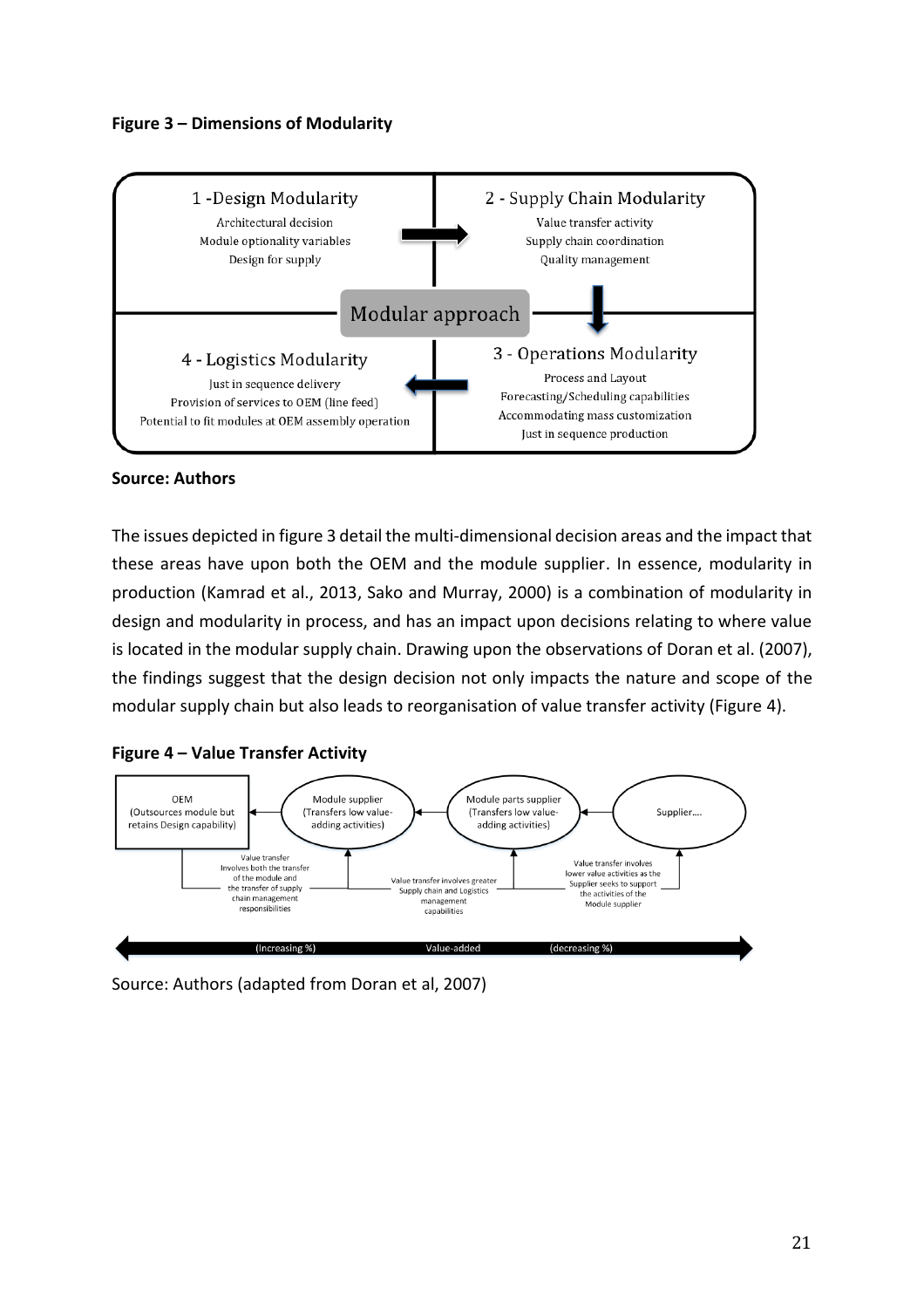The reorganisation of value commences with the decision of the OEM to outsource production of the module. For this research, the OEM was responsible for the module design and sought to retain control of this element. In outsourcing the module the OEM transferred much of the supply chain and logistics management activity to the module supplier. For the module supplier there was evidence that indicated that they too transferred value upstream to their direct supplier (in this case, the sub-module supplier) in order to better focus upon the need to become more involved in managing suppliers and for ensuring the synchronous delivery of mass customised modules.

Where previous research has examined many of the issues, challenges and benefits of the module approach, there has been little research exploring the operational dynamics associated the value transfer activity. This research has demonstrated that the first aspect of value transfer activity commences with the decision of the OEM to seek external providers for distinct modules and that this transfer of value has implications for suppliers further up the supply chain and necessitates the transfer of skills commensurate with the transfer of value.

#### **6. Conclusion**

This study has sought to shed light on the operations associated with modular production and supply and has demonstrated that the decision to adopt a modular approach is one that has significant implications for key players in the supply chain. However, for modularity to be successful it is important to engage key elements of the supply chain when making design decisions for the initial module and for subsequent design changes. Furthermore, providing modules is complex and the issue of complexity was raised in all parts of the supply chain and manifest in a number of ways. For the OEM, the transfer of the module to a Module supplier added complexity to its operations and reduced visibility. For the Module supplier, their enhanced role in the module supply chain required additional capabilities, particularly with regard to accommodating the flexible requirements of the OEM whilst ensuring no disruption to its own operations and those of its upstream suppliers.

Whilst there was no direct reference to value transfer activity (Doran, 2003) there was reference to the enhanced role played by suppliers and the greater technical capabilities required of both the Module supplier and key upstream suppliers. Modularity as an approach to managing cost and offering customisation on a large scale is likely to grow and the emergence of global module suppliers that supply modules to a number of OEMs is a clear indication of this trend.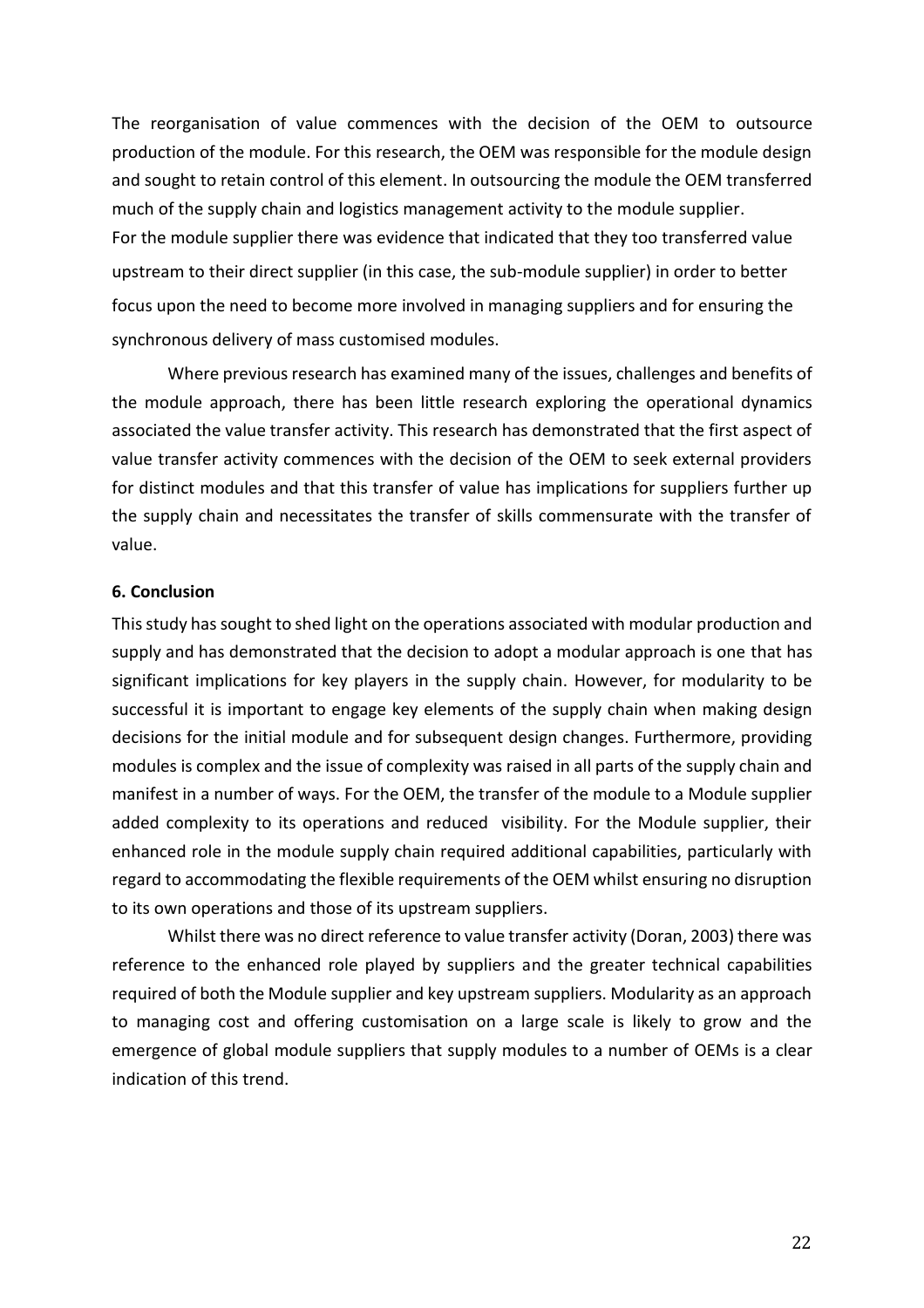#### **6.1 Managerial implications**

Modularization as a management approach is complex and involves changes to the responsibilities and scope of not only the OEM but also the module supplier and suppliers delivering sub-modules. This is where the majority of the value creation activity takes place and where much of the disturbance of modularity is likely to reside. In essence, each of the parties involved in the modular supply environment need to understand the necessity for greater connectivity at the OEM-Module supplier interface (particularly addressing the need to ensure a clear understanding of the dynamics associated with modular production and supply) and to understand the implications associated with changes to operations, supply chain and logistics management. This research indicates that modular supply is not simply about the OEM/Module supplier interface but extends further upstream to the sub-module level. For those suppliers seeking to extend their activities from a sub-module level to complete module provision it is important to understand the extensive responsibilities associated with this dynamic and comprehensive environment and to fully understand the need to develop both the assembly and supply chain management operations.

#### **6.2 Limitations and future research directions**

This research has focused on a single supply chain in the automotive sector with a view to determining the operational dimensions associated with the production of a high value module. In doing so, the research explored the operations from the OEM, the module supplier and a supplier of sub-modules to the module supplier. It is therefore important to determine whether the findings presented in this research are applicable to other module environments, which require mass customization capabilities and which reflect the modularity in production issues explored by Sako & Murray (2000) and which explore, in greater detail, the nature of interface and architectural decisions explored by Ulrich, (1995). This is particularly important where the module contains a number of complex and connecting sub-elements. There is also the opportunity for researchers to extend understanding of value transfer activity in similar modular environments and to extend analysis of value-transfer in a quantitative manner with particular reference to the financial value of such transfer [\(Doran et al., 2007\)](#page--1-1). A further direction for future research could be to explore the dynamic capabilities associated with module operations and strategies. [Teece et al., \(1997\)](#page--1-30) described dynamic capabilities as the firm's ability to integrate, build and reconfigure internal and external competences to address rapidly changing environments. The ability to accommodate modular principles and practices requires a clear understanding of the competences that are inherent in the modular supply environment particularly where there is movement of value transfer activity and where such movement shifts capabilities up the supply chain.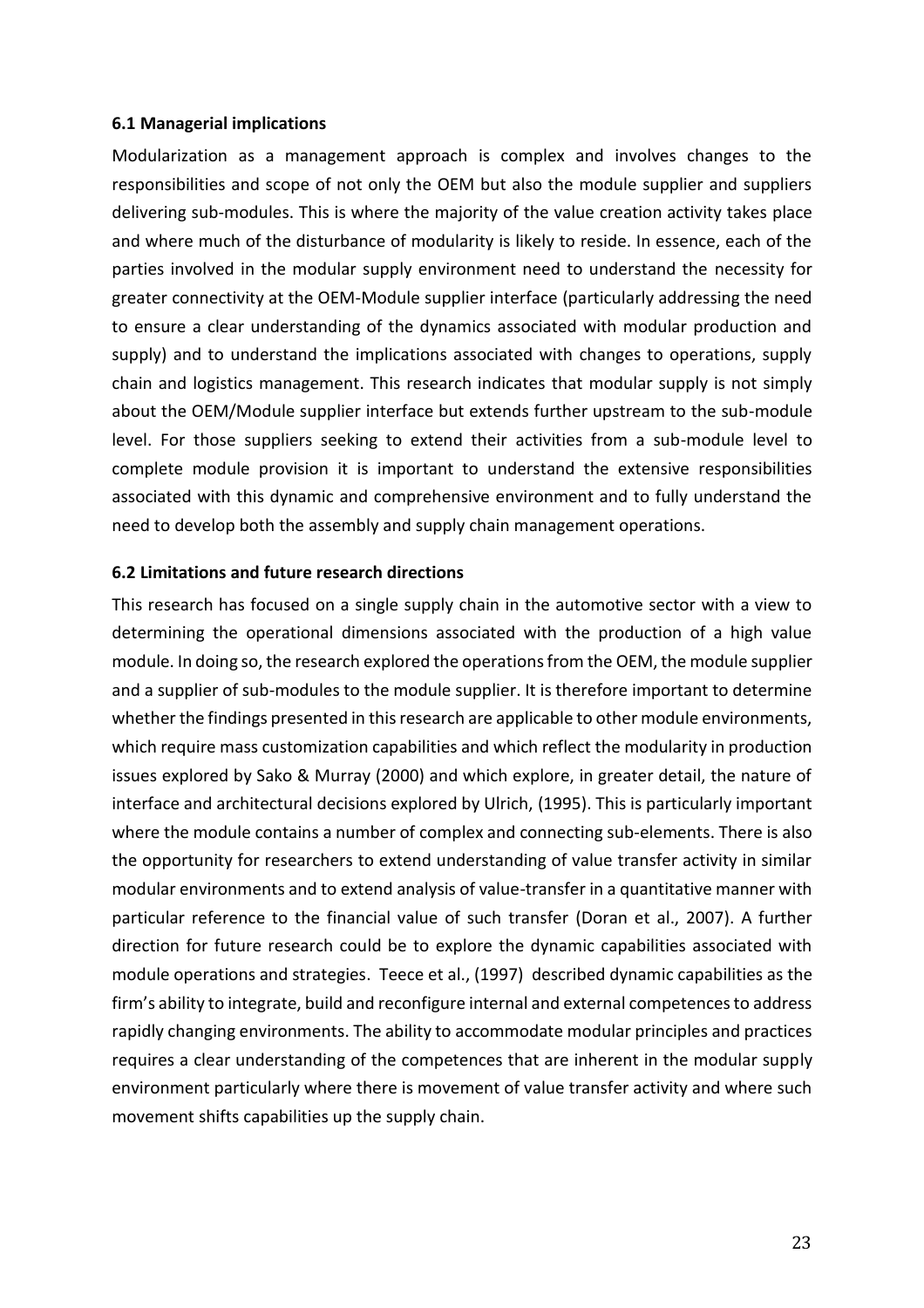#### **Bibliography**

- Baldwin, C. & Clark, K. 1997. Managing in the Age of Modularity. *Harvard Business Review,* September-October**,** 84-93.
- Baldwin, C. & Clark, K. 2000. *Design Rules, Volume 1: The Power of Modularity* Cambridge, MA The MIT Press.
- Bask, A, Lipponen,M., Rajahonka,M & Tinnilä, M. 2010. "The concept of modularity: diffusion from manufacturing to service production", Journal of Manufacturing Technology Management, Vol. 21 Issue: 3, pp.355-375, https://doi.org/10.1108/17410381011024331
- Beech, N. 2010. Liminality and the Practices of Identity Reconstruction. *Human Relations,* 64**,** 285-302.
- Benbasat, I., Goldstein, D. K. & Mead, M. 1987. The Case Research Strategy in Studies of Information Systems. *MIS Quarterly: Management Information Systems,* 11**,** 369- 386.
- Bethlehem, J. 1999. Cross-Sectional Research. *In:* Herman J Adèr and Gideon J Mellenbergh (ed.) *Research Methodology in the Social, Behavioural and Life Sciences.* London, England: Sage.

Caniato, F & Größler, A. 2015. The moderating effect of product complexity on new product

development and supply chain management integration, Production Planning & Control,

26:16, 1306-1317, DOI: 10.1080/09537287.2015.1027318

- Cassell, C. & Symon, G. 2004. *Essential Guide to Qualitative Methods in Organizational Research*, SAGE.
- Chell, E. 2004. Critical Incident Technique. *In:* Cassell, C. & Symon, G. (eds.) *Essential Guide to Qualititative Methods in Organizational Research.* London, Thousand Oaks, New Delhi: SAGE.
- Dingwall, R. 1997. Accounts, Interviews and Observations *In:* Miller, G. & Dingwall, R. (eds.) *Context and Method in Qualitative Research.* London: Sage Publications Ltd.
- Doran, D. 2003. Supply Chain Implications of Modularization. *International Journal of Operations & Production Management,* Vol. 23 pp.316 - 326.
- Doran, D. 2004. Rethinking the Supply Chain: An Automotive Perspective. *Supply Chain Management: An International Journal,* Volume: 9, pp. 102-109.
- Doran, D., Hill, A., Hwang, K. & Jacob, G. 2007. Supply Chain Modularization: Cases from the French Automobile Industry. *International Journal of Production Economics,* Vol. 106 (1)**,** 2-11.
- Dörbecker, Böhm, Böhmann. 2015. "Measuring Modularity and Related Effects for Services Products Networks and Software -- A Comparative Literature Review and a Research Agenda for Service Modularity", System Sciences (HICSS) 2015 48th Hawaii International Conference on, pp. 1360-1369, 2015, ISSN 1530-1605.
- Eisenhardt, K. M. 1989. Building Theories from Case Study Research. *Academy of Management Review,* vol. 14**,** 532-550.
- Ernst, R. & Kamrad, B. 2000. Evaluation of Supply Chain Structures through Modularization and Postponement", 124 *European Journal of Operational Research***,** 495-510
- Feng, T. & Zhang, F. 2014. The Impact of Modular Assembly on Supply Chain Efficiency. *Production and Operations Management,* Vol. 23**,** 1985–2001.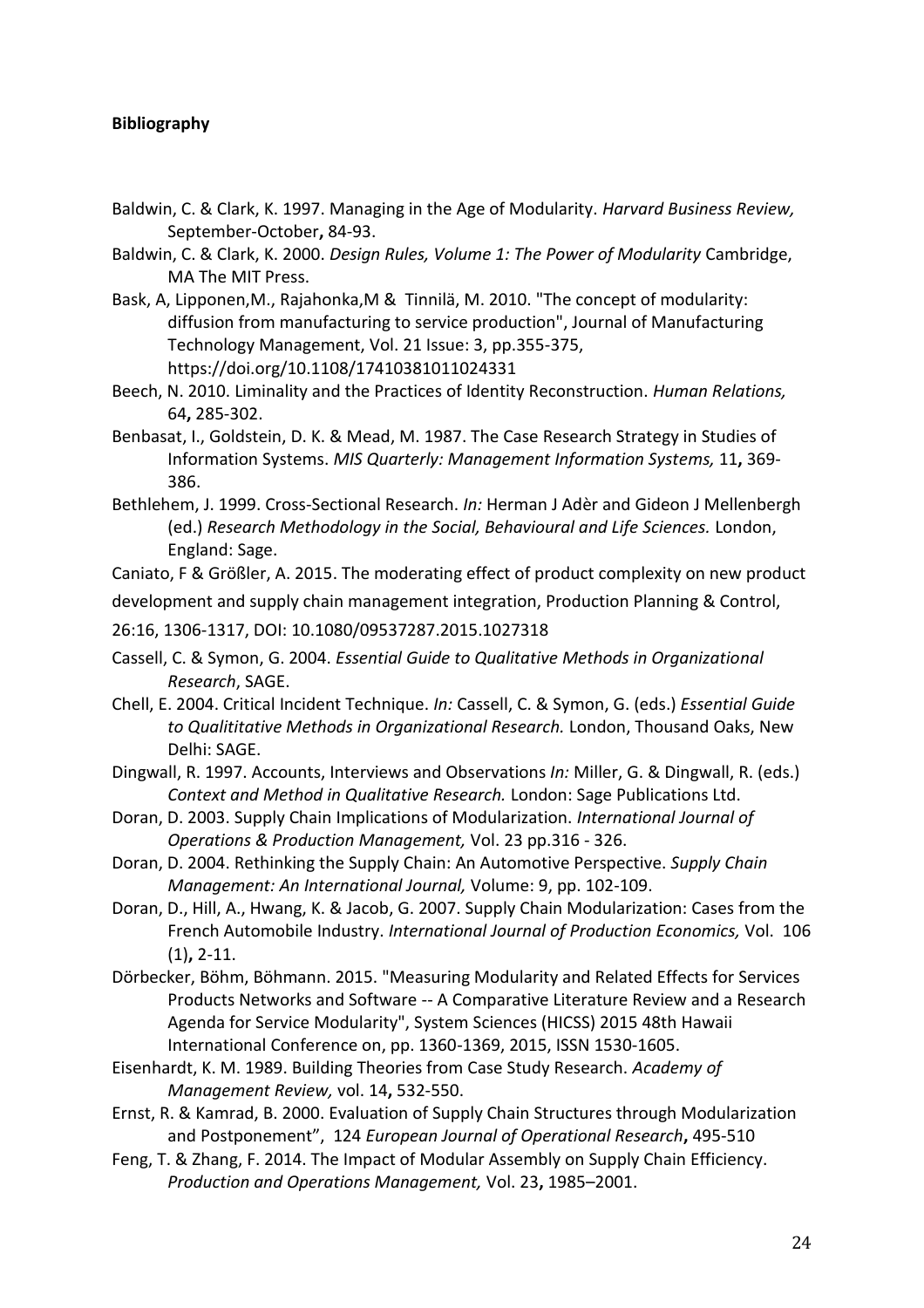Fetzinger, E. & Lee, H. 1997. Mass Customization at Hewlett-Packard: The Power of Postponement. *Harvard Business Review,* January-February**,** 116-121.

- Fredriksson, P. 2006. "Operations and logistics issues in modular assembly processes: cases from the automotive sector", Journal of Manufacturing Technology Management, Vol. 17 No. 2, pp. 168‐86. [Google Scholar] [Link] [Infotrieve]
- Gershenson, J. K., Prasad, G. J. & Allamneni, S. 1999. Modular Product Design: A Life-Cycle View. *Journal of Integrated Design & Process Science,* vol. 3, no. 4, pp. 13-26.
- Guest, G., MacQueen, K. M. & Namey, E. E. 2012. *Applied Thematic Analysis,* Los Angeles, London, New Delhi, Singapore, Washington DC, SAGE.
- Henderson, R. & Clark, K. 1990. Architectural Innovation: The Reconfiguration of Existing Product Technologies and the Failure of Established Firms. *Administrative Science Quarterly Special Issue: Technology, Organizations, and Innovation,* Vol. 35, No. 1**,** 9- 30.
- Hsuan, J. 1999. Impacts of Supplier-Buyer Relationship on Modularization in New Product Development. European. *Journal of Purchasing and Supply Management,* Vol. 5, No. 3**,** 197-209.
- Hsuan Mikkola, J & Skjøtt-Larsen, T. 2004. Supply-chain integration: implications for mass customization, modularization and postponement strategies, Production Planning & Control, 15:4, 352-361, DOI: 10.1080/0953728042000238845
- Kamrad, B., Schmidt, G. & Ülkü, S. 2013. Analyzing Product Architecture under Technological Change: Modular Upgradeability Tradeoffs. . *IEEE Trans. Eng. Manage,* 60(2)**,** 289- 300.
- Klein, H. K. & Myers, M. D. 1999. A Set of Principles for Conducting and Evaluating Interpretive Field Studies in Information Systems. *MIS Quarterly,* Vol. 23(1)**,** 67-94.
- Kvale, S. 1996. *Interviews: An Introduction to Qualitative Research Interviewing,* Thousand Oaks, SAGE.
- Kvale, S. 2007. *Doing Interviews,* Los Angeles, London, New Delhi, Singapore, Washington DC, SAGE.

Lampón,J, Cabanelas, P & González-Benito, J. 2017. The impact of modular platforms on

automobile manufacturing networks, Production Planning & Control, 28:4, 335-348, DOI:

10.1080/09537287.2017.1287442

Macduffie, J. 2013. Modularity as Property, Modularization as Process, and Modularity as Frame: Lessons from Product Architecture Initiatives in the Global Automotive Industry *Global Strategy Journal,* Vol. 3**,** 8-40.

Maxwell, J. 1997. Designing a Qualitative Study. *In:* Bickman, L. & Rog, D. J. (eds.) *Handbook of Applied Social Research Methods.* Thousand Oaks, CA: Sage.

- Nepal, B., Monplaisir, L. & Famuyiwa, O. 2012. Matching Product Architecture with Supply Chain Design. *European Journal of Operations Research***, 216 (2), pp.** 312-325.
- Novak, S & Eppinger,S, 2001. Sourcing By Design: Product Complexity and the Supply Chain, Management Science, INFORMS, vol. 47(1), pages 189-204, January.
- Pashaei, S. and Olhager, J. 2015. Product architecture and supply chain design: a systematic review and research agenda, Supply Chain Management, Vol. 20 No. 1, pp. 98-112. https://doi.org/10.1108/SCM-12-2013-0487.
- Pavlou, P. A. & El Sawy, O. A. 2011. "Understanding the Elusive Black Box of Dynamic Capabilities", Decision Sciences, Vol. 42, No. 1, pp. 239-273.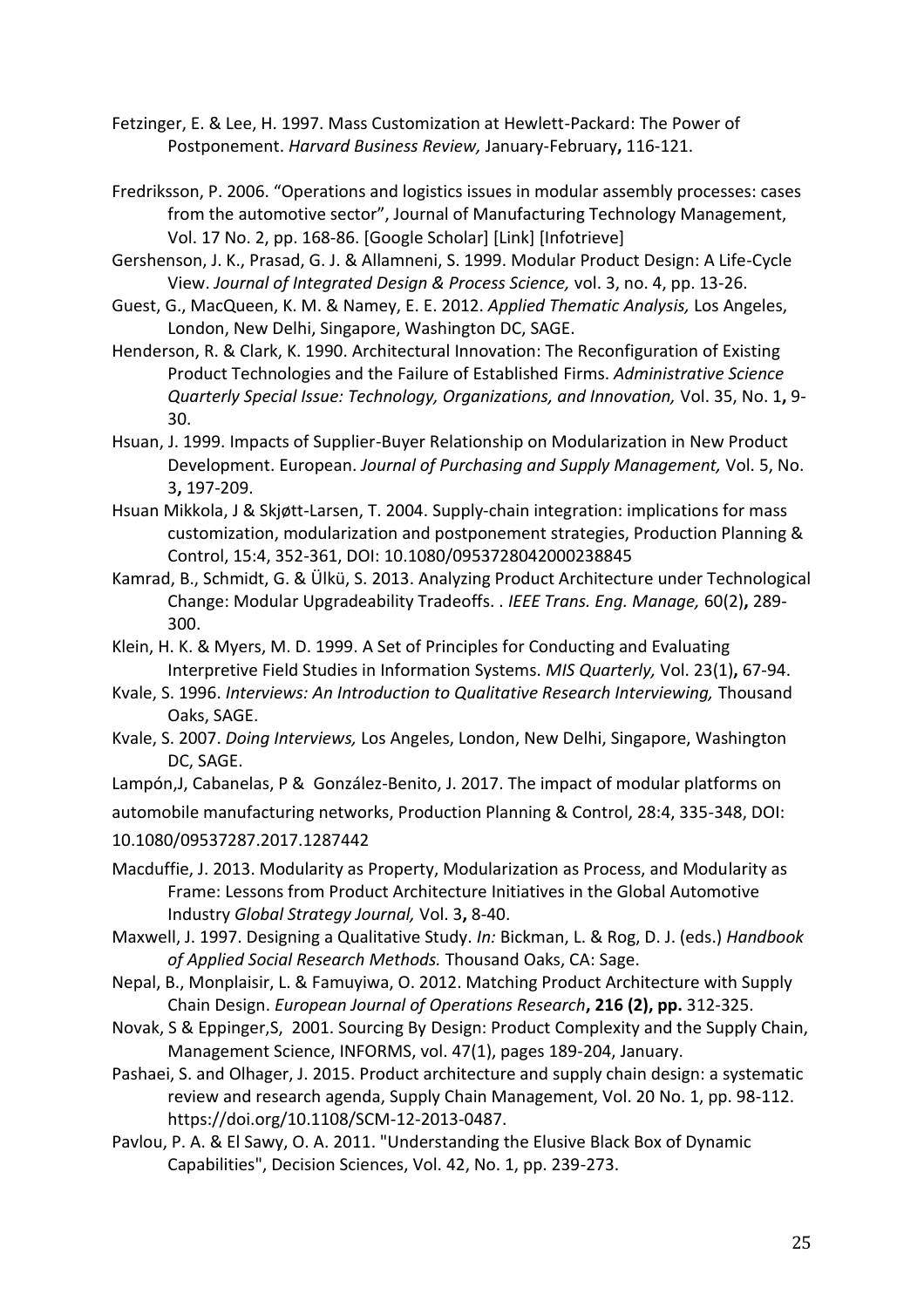Pekkarinen, S. & Ulkuniemi, P. 2008. Modularity in Developing Business Services by Platform Approach. *The International Journal of Logistics Management,* Vol. 19**,** 84 - 103.

- Peters , C. 2014. Together They are Strong: The Quest for Service Modularization Parameters. Available at SSRN: https://ssrn.com/abstract=2471622 or http://dx.doi.org/10.2139/ssrn.2471622
- Sako, M. & Murray, F. 2000. *Modules in Design, Production and Use: Implications for the Global Automotive Industry* University of Oxford, UK.

Salvador, F., Forza, C. & Rungtusanatham, M. 2002. Modularity, Product Variety, Production

- Volume, and Component Sourcing: Theorizing Beyond Generic Prescriptions. *Journal of Operations Management,* Vol. 20**,** 549-575.
- Salvador, F ., Rungtusanatham, M & Forza, C. 2004. Supply-chain configurations for mass customization, Production Planning & Control, 15:4, 381-397, DOI: 10.1080/0953728042000238818
- Shamsuzzoha, A & Helo, P. 2017. Development of sustainable platform for modular product family: a case study, Production Planning & Control, 28:6-8, 512-523, DOI: 10.1080/09537287.2017.1309715
- Sosale, S., Hashemian, M. & Gu, P. 1997. Product Modularization for Reuse and Recycling. *1997 ASME International Mechanical Engineering Congress and Exposition.* Dallas, TX, USA.

Howard, M & Squire, B. 2007 Modularization and the impact on supply relationships, International Journal of Operations & Production Management, Vol. 27 Iss 11 pp. 1192 - 1212

- Starr, M. 1965. Modular-Production: A New Concept. *Harvard Business Review,* 43 (6)**,** 131- 142.
- Stiles, W. B. 1993. Quality Control in Qualitative Research. *Clinical Psychology Review,* Vol. 13**,** 593-618.
- Teddlie, C. & Yu, F. 2007. Mixed Methods Sampling: A Typology with Examples. *Journal of Mixed Methods Research,* Vol.1(1)**,** 77-100.
- Teece, D. J., Pisano, G. & Shuen, A. 1997. Dynamic Capabilities and Strategic Management. *Strategic Management Journal,* Vol. 18**,** 509 - 533.
- Ülkü, S. and Schmidt, G.2011, Matching Product Architecture and Supply Chain Configuration. Production and Operations Management, 20: 16-31. doi:10.1111/j.1937-5956.2010.01136.x
- Ulrich, K. 1995. The Role of Product Architecture in the Manufacturing Firm. *Research Policy,* Vol. 24**,** 419-440.
- Ulrich, K. & Tung, K. 1991. Fundamentals of Product Modularity. *Working Paper WP 3335- 91-MSA: MIT Sloan School of Management, Cambridge, MA*.
- Van Hoek, R. & Weken, H. 1998. The Impact of Modular Production on the Dynamics of Supply Chains. *The International Journal of Logistics Management,* Vol. 9 35 - 50.
- Yin, R. K. 2003a. *Applications of Case Study Research* London UK,, SAGE.
- Yin, R. K. 2003b. *Case Study Research: Design and Methods 3rd Edition*, SAGE.
- Yin, Y, Kaku, I & Liu, C. 2014. Product architecture, product development process, system integrator and product global performance, Production Planning & Control, 25:3, 203-219, DOI: 10.1080/09537287.2012.660208